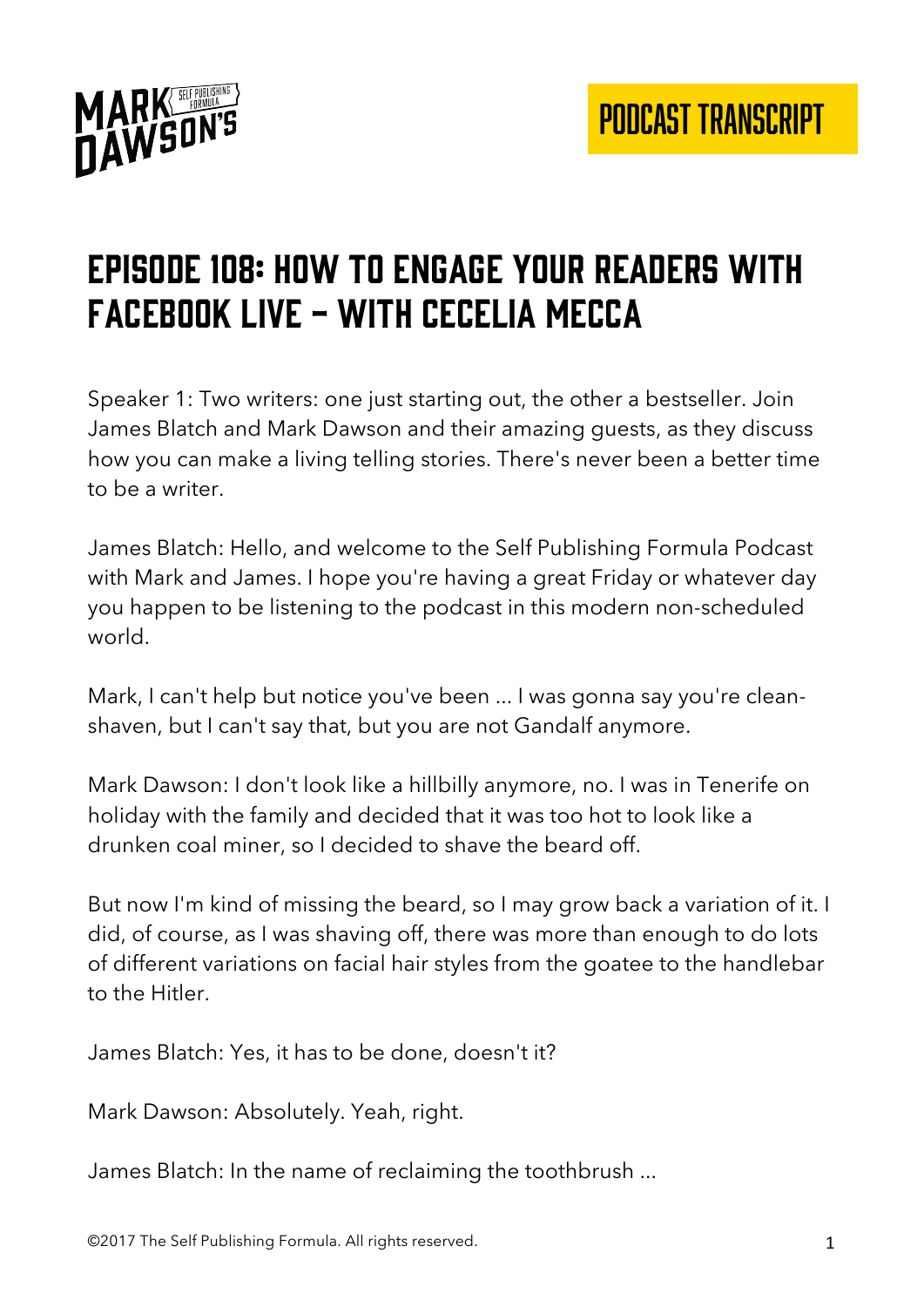

# PODCAST TRANSCRIPT

Mark Dawson: Exactly.

James Blatch: ... which we shouldn't let go to fascism.

Mark Dawson: Right.

James Blatch: Good. Well, you look well-rested as well. And that's good, that you look like-

Mark Dawson: Yeah?

James Blatch: Yeah, I think you do, actually.

Mark Dawson: Hilarious.

James Blatch: Yeah, I mean, the fact that you've asked me 14 times this week, "Who's on the podcast this week?"

Mark Dawson: Yeah, I know.

James Blatch: You keep forgetting. That's not actually the guest for this week, for this podcast, 'cause we're recording this two weeks ahead of the next broadcast. Complicated world.

But we've got a great guest. We've got someone who SPF hearts and loves, because she, right from the first moment she discovered SPF, it was an important part in her launching her career and giving up her day job, but she's somebody who's got the SPF philosophy all the way through her and giving back to the community and teaching others.

She's embraced a couple of areas that she's really nailed? Can I say that? 'Cause in America, it means something different, doesn't it?

A couple of areas she's really become an expert on.

©2017 The Self Publishing Formula. All rights reserved. 2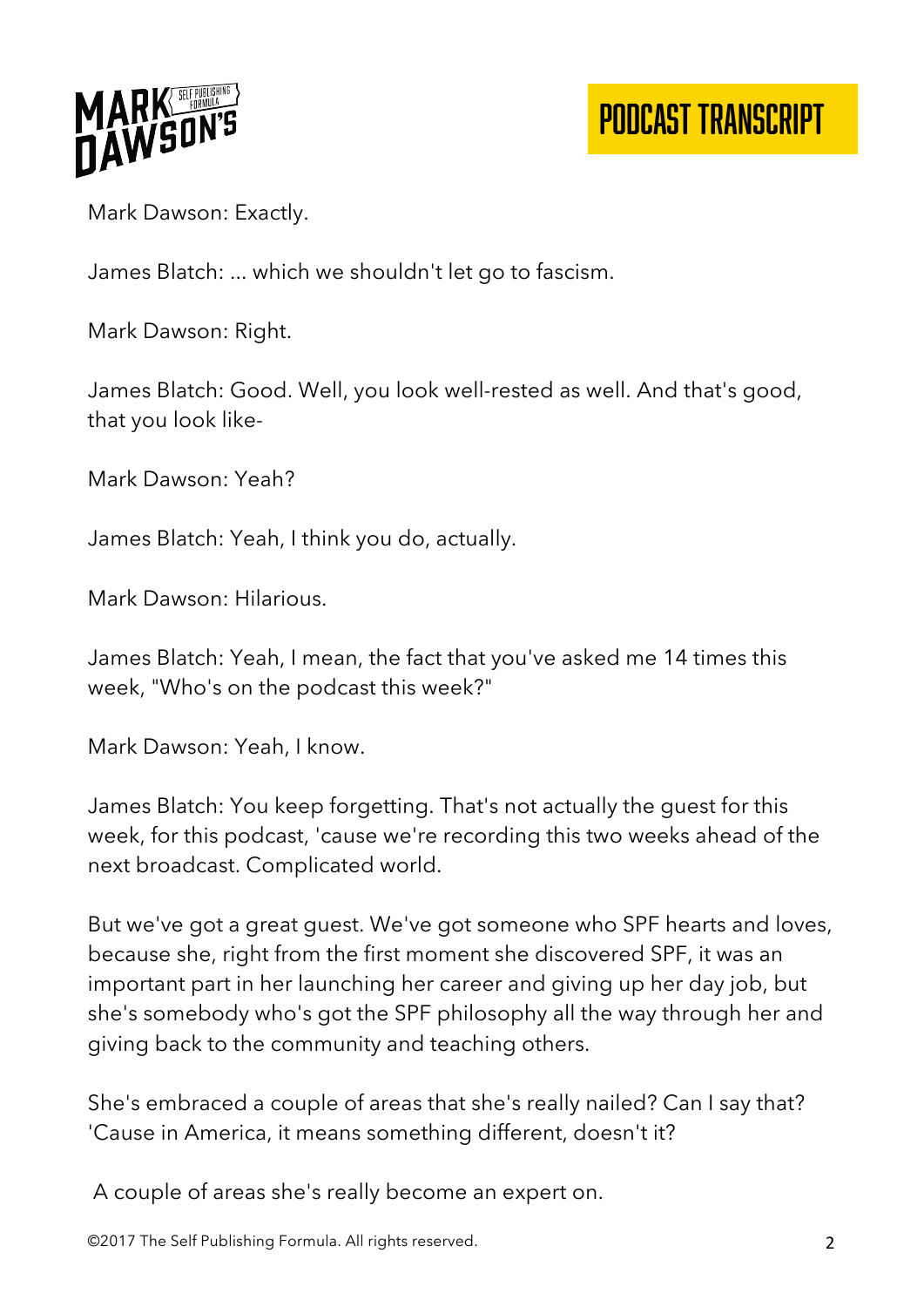

Facebook Lives is definitely one of those areas. So we're going to hear from Cecelia Mecca in a few moments.

But before we get that, Mark, there's been a lot of attention on your switch from the wide area that you were in before, distributing your books to Kobo and everybody else, and Apple, etc. to try out exclusive again. I know you've been there in the past, but you've sort of made a fairly radical decision to go exclusive with Amazon.

## **And, as far as we can tell, the headlines of what you're posting every now and again and a few screen grabs, this has not been a bad decision for you.**

Mark Dawson: No, it's been a bit extraordinary, really, and I'll preface this as I always do.

Someone in the 20BooksTo50K group this week said, "Mark is now recommending that everyone goes into KU," which really couldn't be further than the truth.

I'm a massive fan of Kobo, also we've had Chrissy Munroe on not too long ago. I'm a massive fan of Apple. I'm not such a massive fan of Barnes and Noble, but I've sold well there in the past.

Different authors have to think about which strategy they want to pursue, and it is very individual, and it took me ... I almost lost sleep over this decision, because I didn't want to upset my readers on other platforms.

But saying all that, Amazon made me a fairly attractive offer to come back into KU again, and I did that, pulled the trigger in the middle of December, and the first month was fairly remarkable.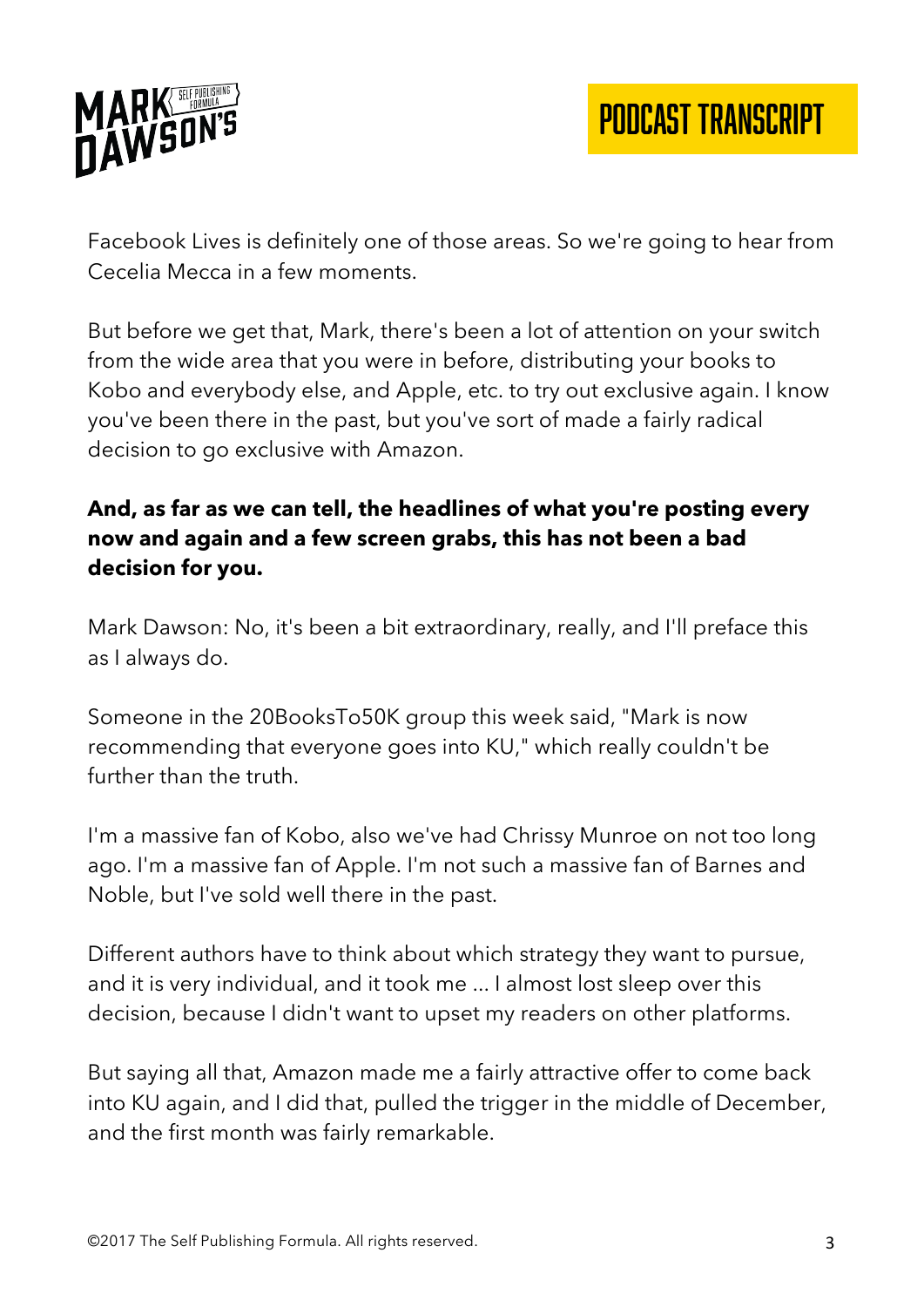

I was a Kindle All-Star in the U.K. And this was in half a month, with only six books in, which was a good sign that this was gonna be fruitful.

So I put more books in as we went into January. January made not far shy of six figures, and then February, which is of course a 28 day month, at the moment, I look like I'll be at six figures fairly easily, which is remarkable.

Obviously that puts me on course for a seven-figure year. Yeah, it's nuts. I didn't expect it to be quite as effective as this.

It's not all profit. I'm spending around 10% of income on ads at the moment, so a lot of AMS ads, getting billed 600 dollars, no 600 pounds every other day at the moment, and a decent amount on Facebook ads, just to drive traffic to the books that I want to promote. Chiefly, the first one in the series.

But it's great. In the U.K. especially. The Cleaner, the first book in the series, it's been 99 pence for a while now, and it's number five overall in the store over the weekend, and is currently sitting around between 15 and 20 overall, and has been there for the last six weeks or so.

So really, really, really cool experiment that I think will be continuing for a little bit longer, 'cause it's made a big difference to revenue this month.

James Blatch: That's fantastic. So, for the uninitiated in this area, you stick your books into Kindle Unlimited, and I can see from a punter point of view when I go on, that are unique and subscribe to KU, and you can then read for "free," in inverted commas, and you get paid for page reads, which I believe is how this works.

Mark Dawson: Yeah.

James Blatch: But you're also talking about knock on sales, 'cause your books are still for sale on Amazon.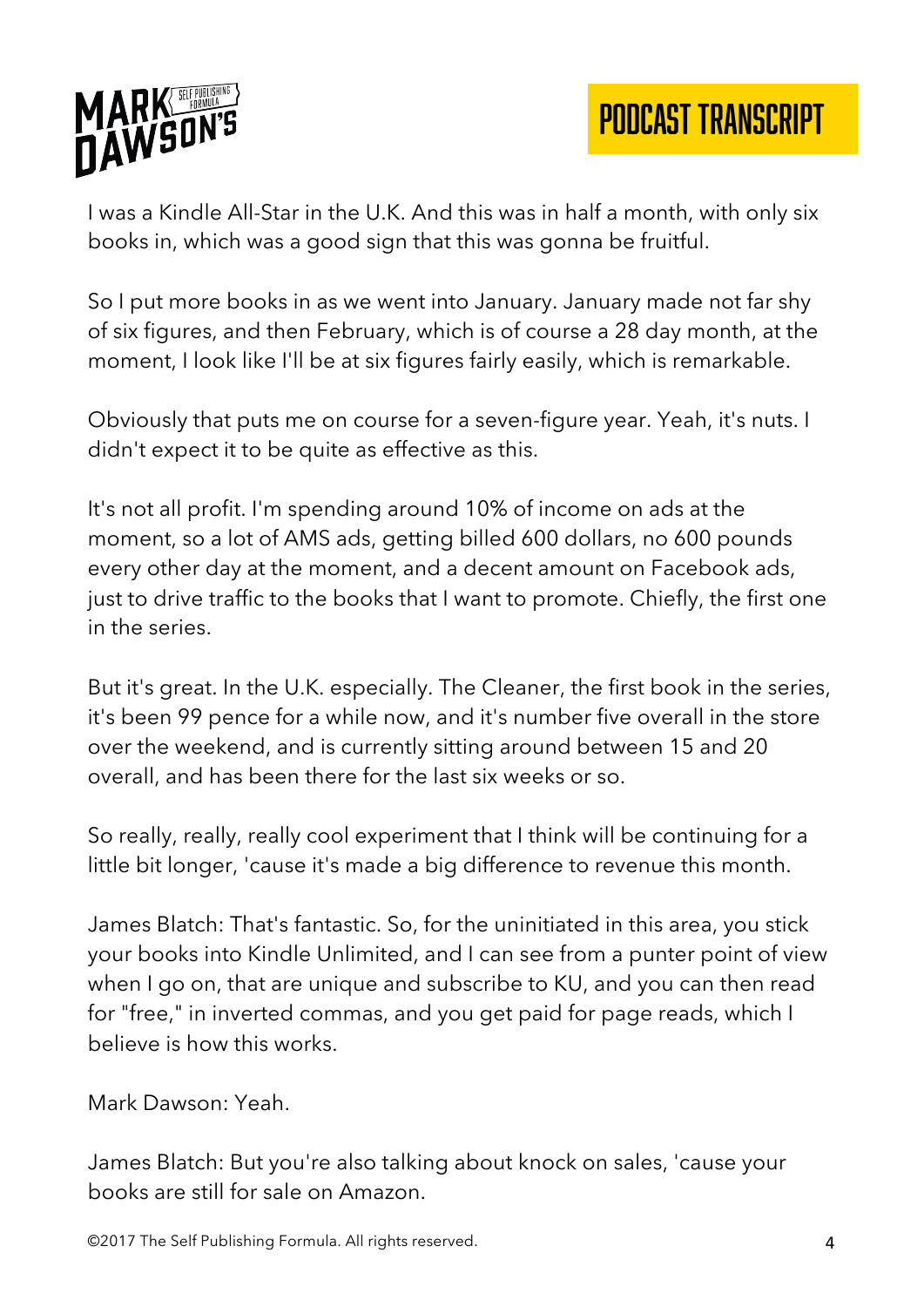

Mark Dawson: Yeah. It gets a little bit complicated, but the way it works is, every time someone in KU borrows the book, so clicks, "Read Now," that counts effectively, no one knows this for sure, Amazon has never confirmed it, but I think it's beyond anecdotal now, Amazon will count that as a sale.

So every time you have a sale, which is the same as you spending 99 pence on the book or downloading it through KU, that counts as a sale, and that will add to your ranking.

So the books, at the moment, are really visible. Because they're highly ranked, Amazon, I suspect, will be emailing a bit more often than would otherwise be the case. They're appearing on various charts, bestseller charts.

And the fact that they're highly rated and highly ranked means it's more likely that people who are looking for it will find them quickly.

And then, because of that big social proof, look at this it's ranked in the top 20, it must be good, even though not everyone will think that it's good, it's just another indication that it's something that someone should take a chance on when it comes to reading. So it all feeds in.

And then, as you say, you're paid by way of pages read. And I think last month it was something like 0.0042 cents per page, which sounds pathetic. When you have a few million page reads, it becomes a bit more useful quite quickly.

James Blatch: Okay, so people click on it, it counts as a sale in terms of your ranking, but you get paid for page read. But just going back a bit, it's still available for me to buy, 'cause I'm not in KU as a reader, I'm not in KU. So I can still buy it as a book. And you see that split?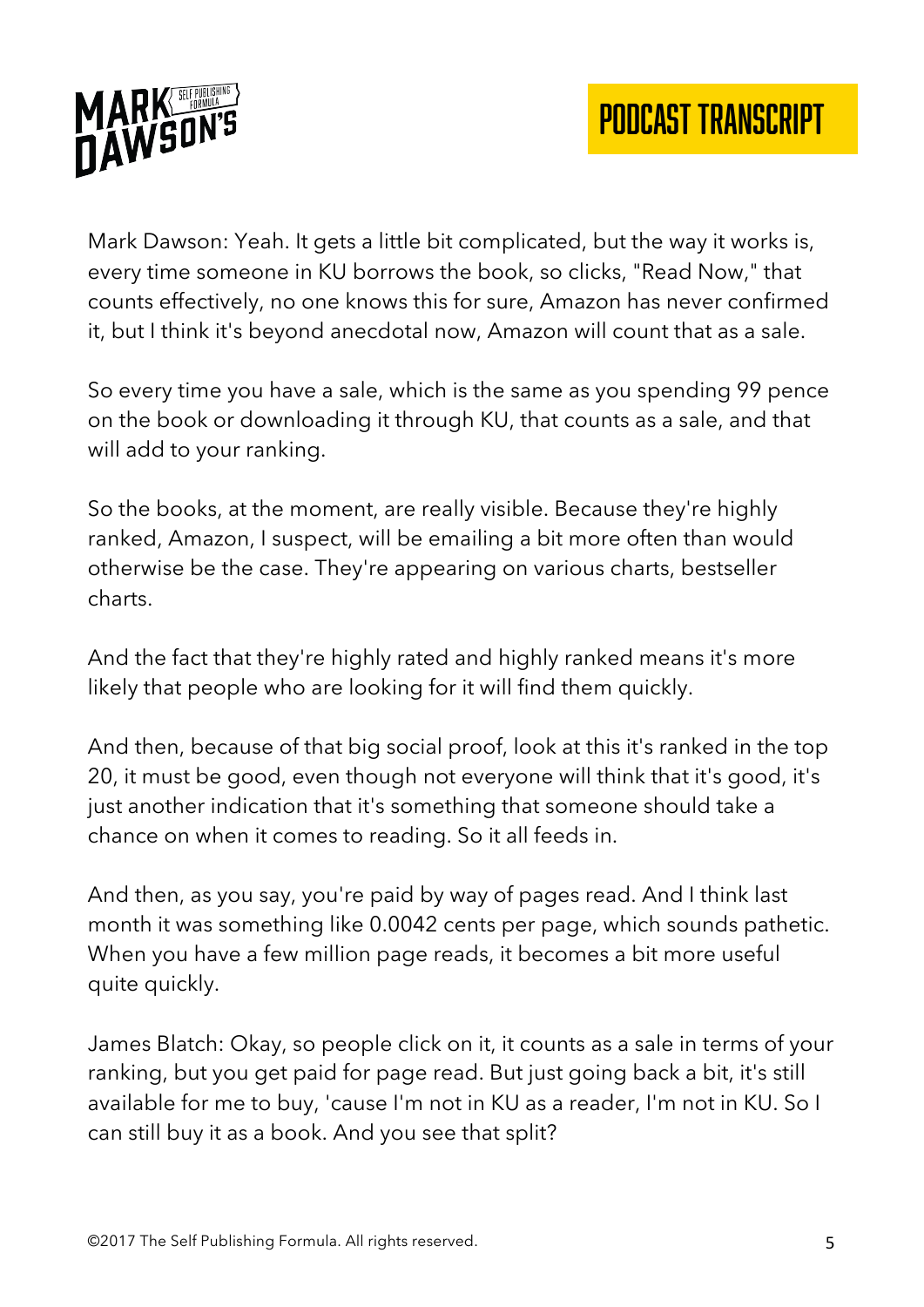

#### **You see those traditional 70% royalties coming in as well as the page read?**

Mark Dawson: Yeah, you do. And the actual number of what you might term traditional or non-KU sales have gone up, so there's not a question of the KU borrows cannibalizing the sales.

In fact, it's the opposite. The increased visibility through those KU borrows has meant that the books have been actually bought in the traditional sense much more than was the case when they were out of KU.

James Blatch: Someone must have done this, try to work this out, these figures. So from an Amazon point of view, let's look at it from the Goliath's point of view here.

If you have a seven-figure year on income from Amazon, that's about 1.3 million pounds, dollars worth of books sold. Amazon keep the 300,000, 30%, you get the 70%, which is gonna be-

Mark Dawson: No, no.

James Blatch: No, no, no? Okay.

Mark Dawson: That's after that. So this is the royalty. So the numbers I'm giving you, the 100,000, or whatever it might turn out to be, that is my 70%.

James Blatch: Yeah, that's what I mean. So you get your million pounds, that actually means you sold 1.4 millions worth of books.

Mark Dawson: Yes, yes.

James Blatch: And they've kept their 30%.

Mark Dawson: Correct.

©2017 The Self Publishing Formula. All rights reserved. 6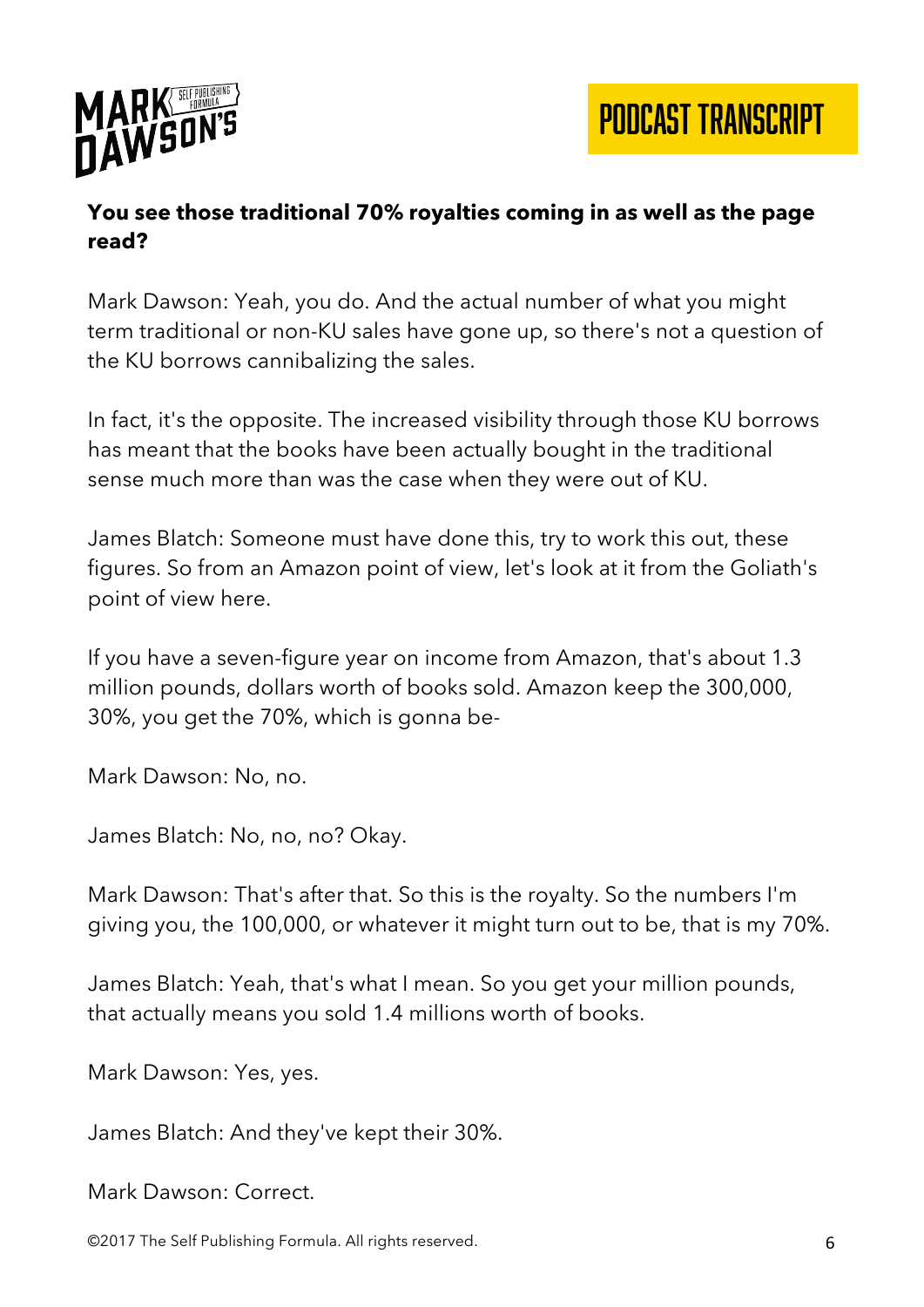

James Blatch: So without KU, that's very easy for Amazon to look at, for you to understand. And you've sold 1.4 million, you get your million, they get their 300,000, 400,000, whatever, it's complicated.

## **With KU, who does it work best for? How do Amazon work out whether if they didn't have this book in KU and people had to buy it?**

Mark Dawson: There'll be a very, very complicated spreadsheet somewhere in Seattle that works all that out.

But Amazon reflects the amount of money in the KU pot, basically there'll be about, I think there's about 25 million each month, maybe more than that now. They've spent hundreds of millions on KU in terms of money to authors.

Obviously, we well know this, but Amazon will have made many millions more through the 9.99 subscriptions that they're getting, that they pull money into the pot, that money is then split on an equitable basis, depending on the page reads, between all the authors in the store.

So you'll get some people getting .0044 cents for one page read that they had, and then others that your kind of the Bella Forrests of this world, who I know now from a better understanding through experience of what the numbers mean, will be making, I don't know, 250,000 a month. North of that, probably.

There'll be other authors like that, too, but they will obviously take a much bigger chunk of that pie. And then on top of that, Amazon will award also bonuses to the best performing authors and books through the last month. So they're investing heavily in it.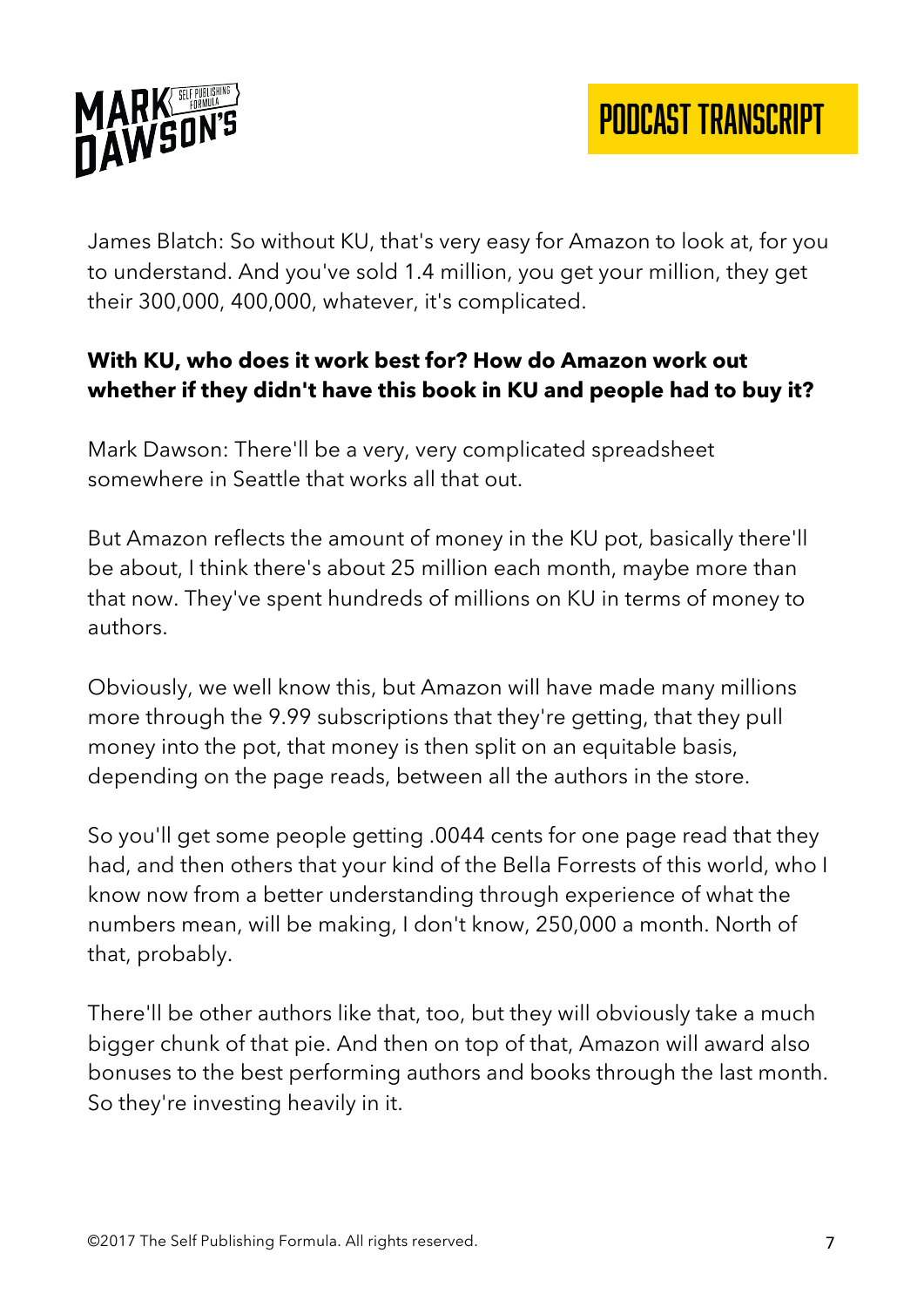

Again, it's another way into Prime. This is always Amazon's end-game is to get you into the system, so that you subscribe to Prime, and then you buy your cat food on Amazon.

James Blatch: Yes. Recurring income is a huge area for everyone, really, at every level. And I guess it comes down to, they'd quite like me in KU, because I read quite slowly, probably one or two books a month. I just read as I fall to sleep every night.

Whereas, my wife will get through a book a week, maybe more. So if we're both in KU, she costs Amazon more, and I cost them less. And somewhere in between is the average person, who presumably reads less than 9.99 a month worth of books.

Mark Dawson: No, it's complicated. There's Scribd was another alternative, it was a subscription service, it may even have predated KU. But they had to take romance books out of the program, because romance readers are voracious, and they were reading too fast, so that it meant it was costing Scribd money, because they were paying out more than they were bringing in, because of those romance readers.

James Blatch: Can't get enough of that blue-eyed, black-haired man ...

Mark Dawson: Talking about me?

James Blatch: ... who mysteriously sits next to them on the plane and then it all starts. I could write romance.

Okay, so that's great ...

Mark Dawson: I need to apologize to all romance writing out there.

James Blatch: For generalizing about ...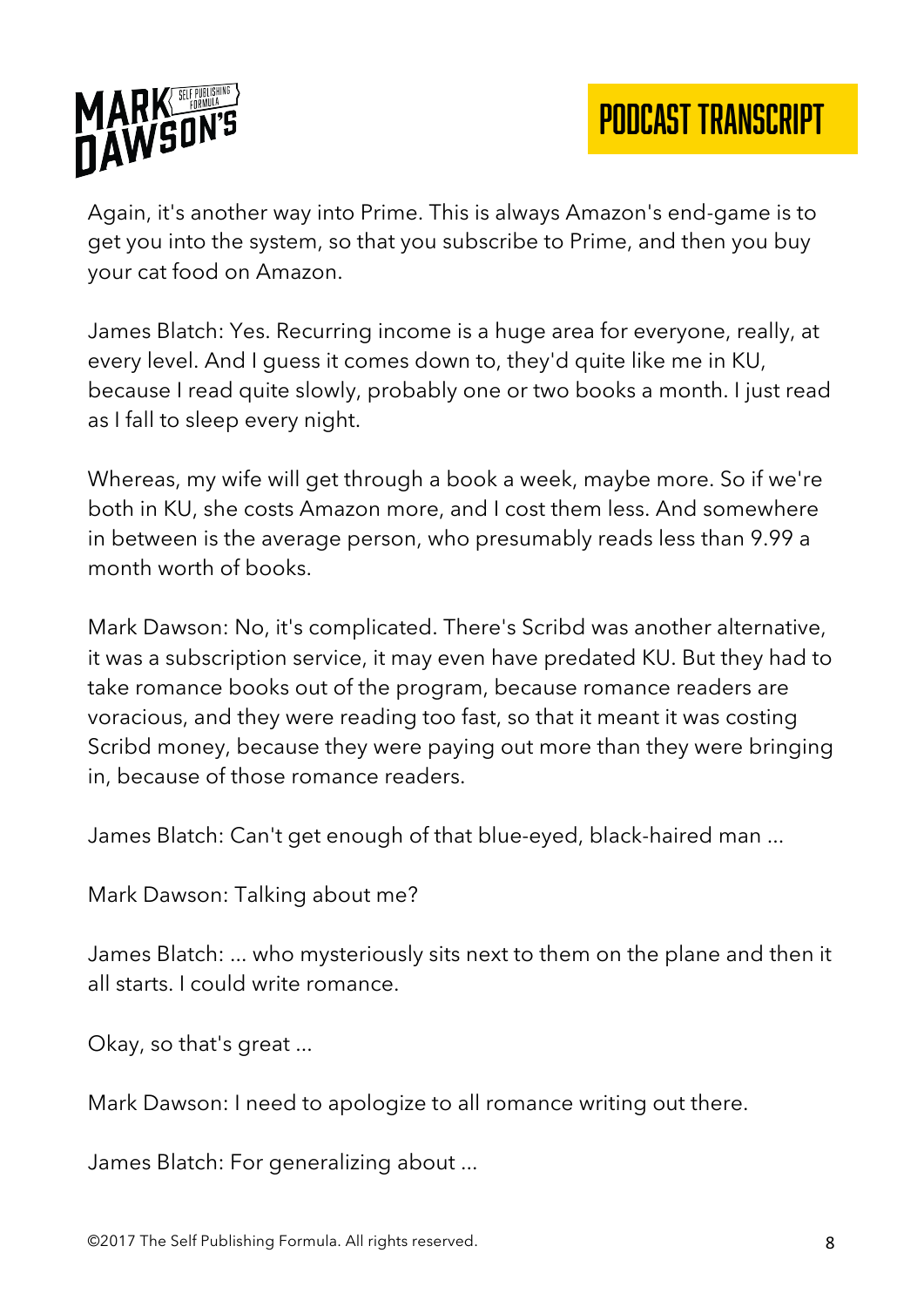

# PODCAST TRANSCRIPT

Mark Dawson: ... just blithely dismissed.

James Blatch: Yes. I couldn't write romance.

Mark Dawson: Nor could I.

James Blatch: And I'm full of admiration for people who do.

We should just mention, just moving on from that ... That's great, really interesting, and I think in the future we'll have a little bit more a proper deep-dive episode into this whole area, exclusive and what.

Perhaps have a guest on who we can over to toss over the two approaches, might be a way of doing that.

Just something to mention while it's in my mind is that we have a new book available, which is on Pinterest. So, Pinterest, which is a social media platform. Actually, I quite enjoy Pinterest, 'cause I'm quite geeky and like looking at photographs of things like military aircraft, and luckily for me, that is also what other people who might potentially read my book look at. And so for certain genres, it really, really lends itself to promoting your book and being found.

Now I had a look into Pinterest ads. It wasn't a massively deep dive, but quite early on, it all felt a little bit like the Twitter platform, quite expensive for authors, probably not really worth it because the low price point of books. We parked it a little bit.

And then a woman called Pip Reid in New Zealand just emailed me and said, "Look, I know you're looking into Pinterest, and you probably don't wanna hear from me, but I just thought I'd email you anyway and say that it really works for authors, if you ignore the paid ads platform and use it organically, and I've cracked this code."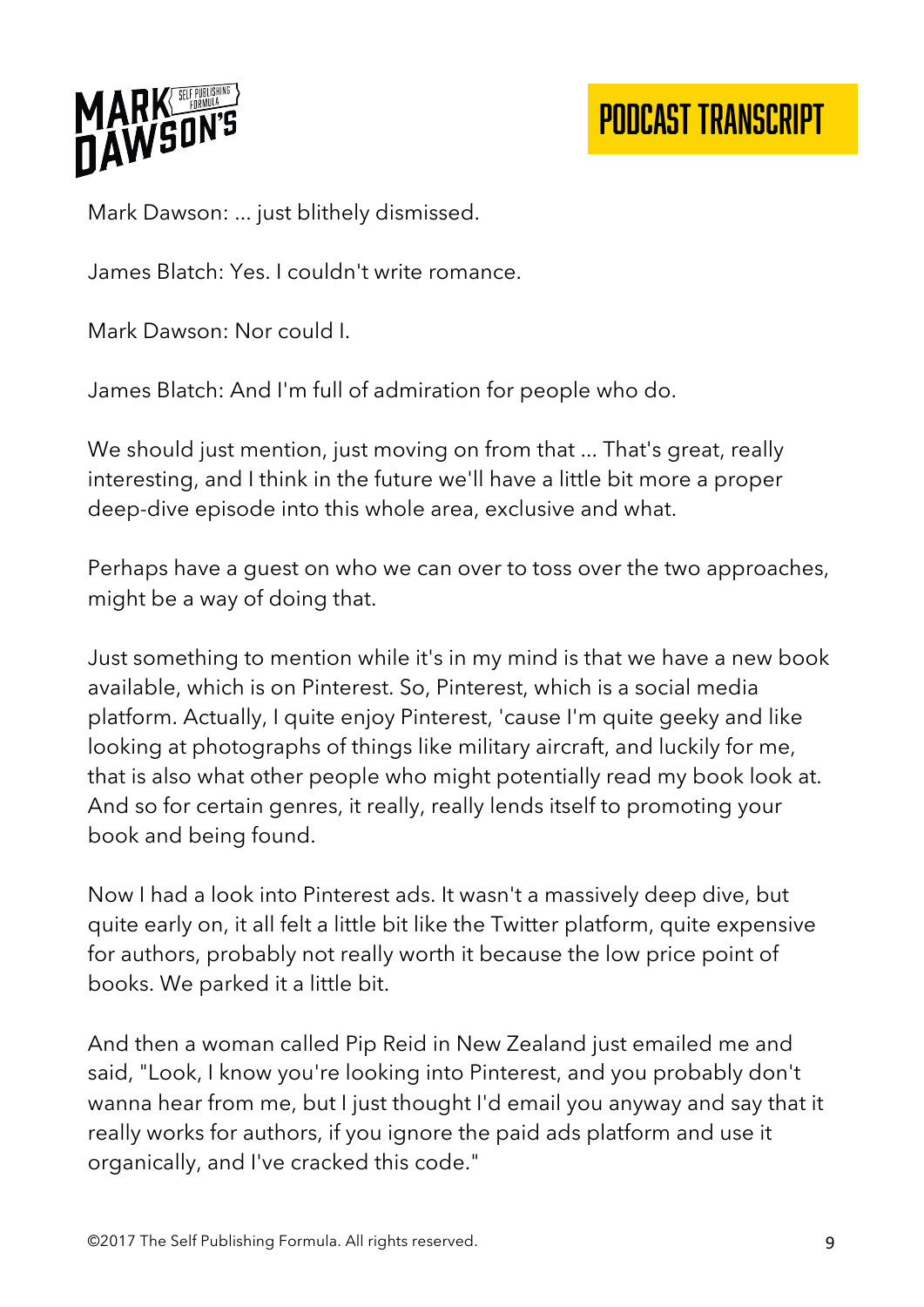

So that really piqued our interest, and Pip has written a brilliant short guide, 4-5,000 words, something like that, on how to use Pinterest for free to find your readers.

She drives large amounts of traffic to her book. It drives, I think 70% or 80% she said, of her sales are driven through social media, and 80% of those are Pinterest driven. So it's definitely something to look into.

The book is available at selfpublishingformula.com/pinterest. Couldn't be easier. Pinterest. And you can download that book and get on that.

And we've got Pip on a future episode. I shall try and find out when and tip you before the end of the episode as to when she is going to be on, but she's coming up. It's a really good interview as well.

Okay, so that's the Pinterest book, and we are now moving into a launch phase for you and me and Mark and Mrs. D, working busily in the background.

We've got our 101 Self Publishing Course, which is going to open its doors in seven day's time.

#### **Mark, who is 101 Self Publishing for?**

This is a paid premium course, we should say. It will cost you. We'll talk about the price and the options in a moment. But, first of all, who is the course for, Mark?

Mark Dawson: Well, it was intended to fill the gap after I did the Ads for Authors course, which is a little bit more advanced, still okay for beginners to get to grips with with the various advertising options, but I was very aware that lots of writers are struggling with basic things.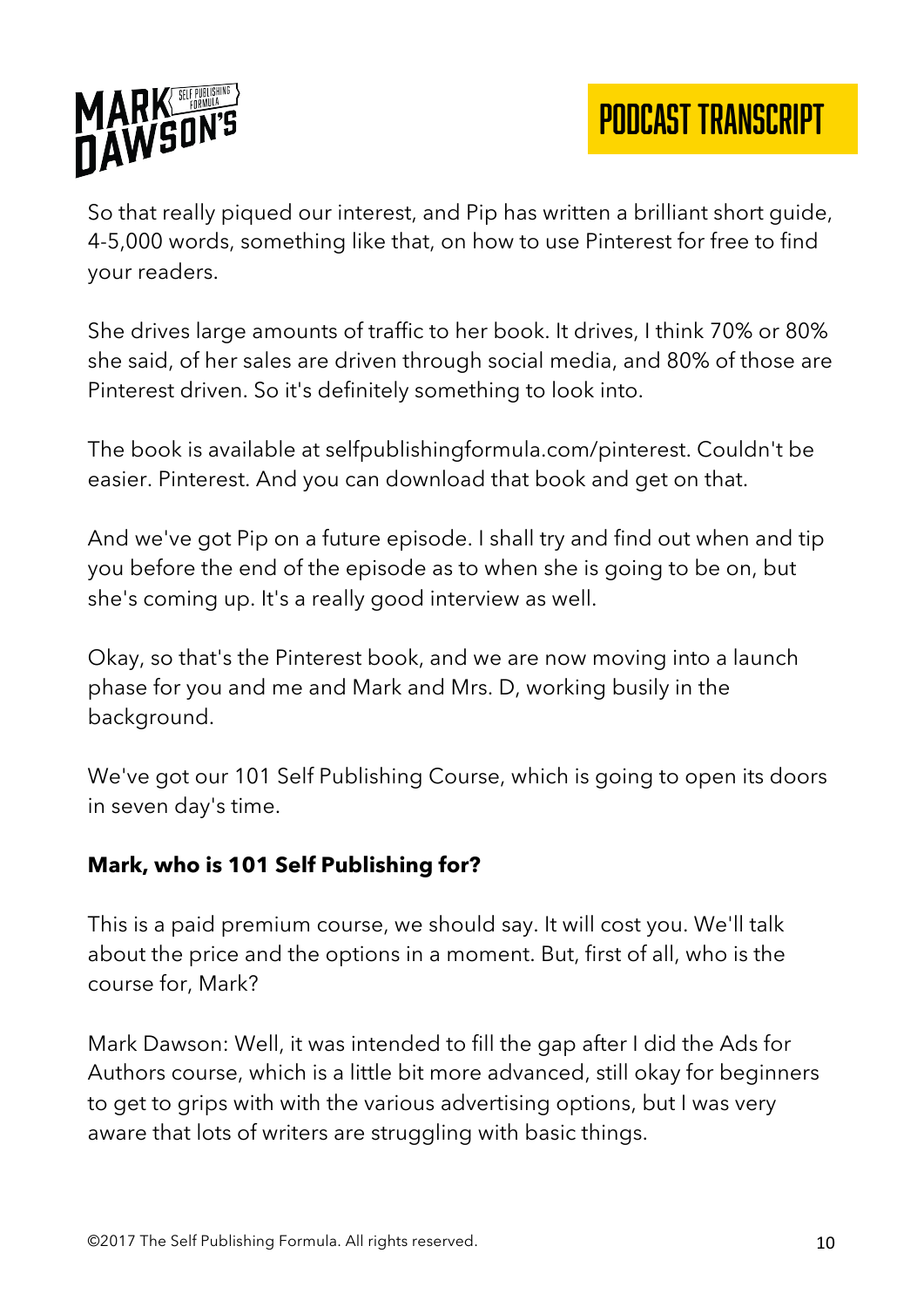

And then other intermediate writers, people who have published before and not having the success that they wanted. So what I wanted to do was to put together a course that covers you from the moment that you have finished your manuscript.

You type, "The end," what comes next?

It covers things like formatting, covers, metadata, uploading, building your mailing list, loads and loads on mailing list growth, simple advertising.

What else? How to make the various retail platforms work for you, merchandising, promotions, everything that I could think of. I just basically dumped everything in my head into the 101 course.

The intention was it would be the resource that I was looking for when I started to self publish, when I started flailing around in 2012, trying to work out why no one would download my book, or give me reviews, or all of the problems that writers have.

We put that together. We're really proud of it. We've had some amazing success stories through 101, as we have with Ads, and this will be the third time we've released it.

It's only available twice a year, so it'll be available now and then it won't be available until much later in the year. And yeah, we've had a blast putting it together. It's pretty busy right now, but it's gonna be fun.

James Blatch: I say so myself, it is a massively comprehensive course, but it's also very easy to digest the way that we've organized it, so you step through.

And it was your idea at the beginning, Mark, I think, to separate out the tech library, so you can do the teaching and understand the theory, and then you go down to the tech and work out how to do it.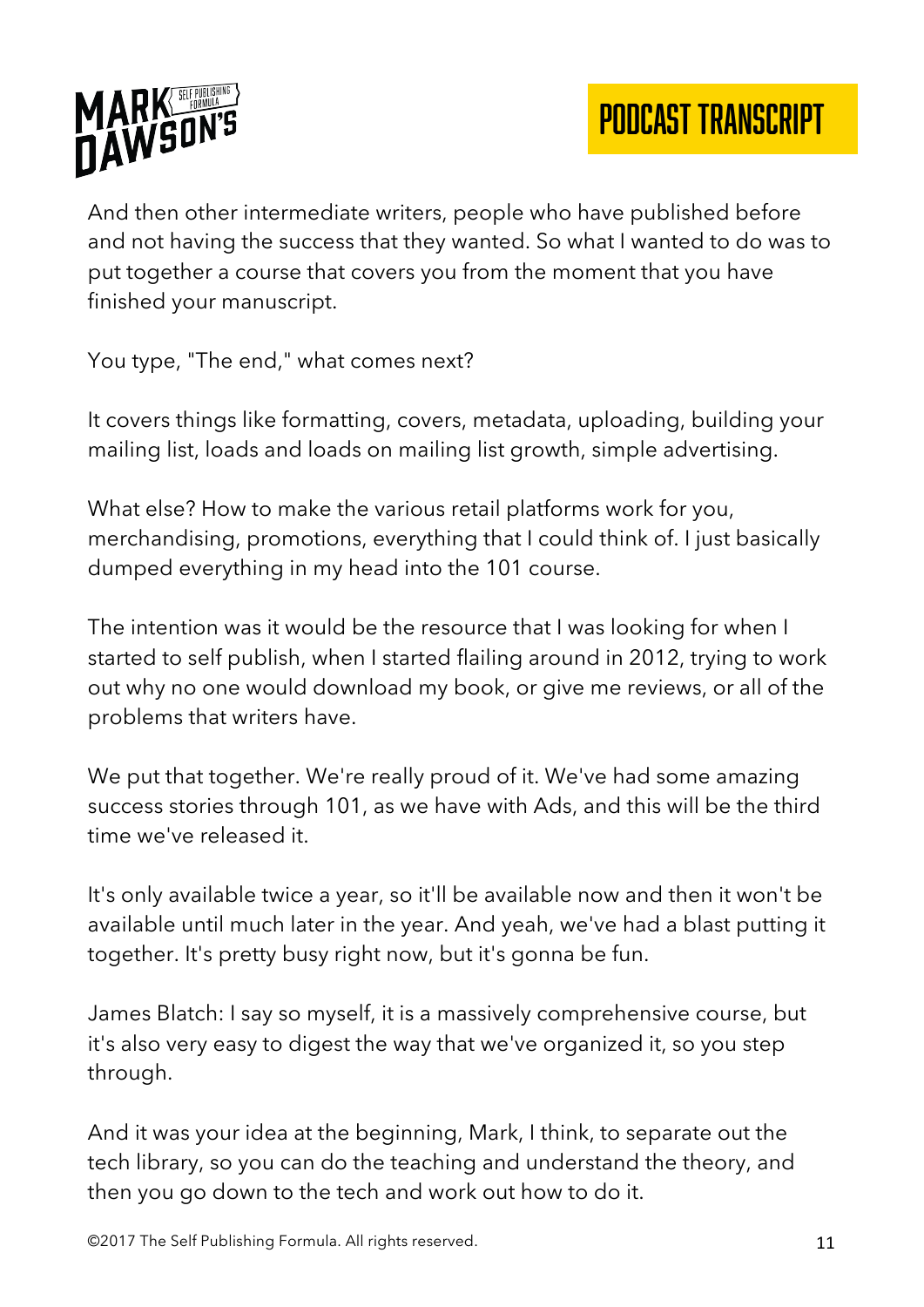

We've got a few new additions for this time as well. In fact, for the first time, we're going to bundle in a proper separate course with 101, and that is a tie-in to today's podcast episode, 'cause that is done by Cecilia Mecca.

We asked Cecilia to author a course under the auspices of SPF on Facebook Live and how to do Facebook Lives, what to say, how to organize it, how often to do it, all the rest of you.

You're going to hear a lot of that stuff in this interview, but this is a step-bystep course on how to apply that.

If you're already in the 101 course, you will get that, of course for free, as part of your enrollment. And if you're going to enroll this time, that's gonna be there for you as well.

And we'll probably add that course, it's pretty close to completion, but we'll normally add it about 30 days after the launch period finishes, around there.

So yes, the address to go to will be revealed in a week's time, so we won't do that now, otherwise people go there and they're disappointed, because the course isn't open, but it will be open for two weeks also in a week's time.

We've talked about it long enough, let's move on to this interview. So we have Cecilia Mecca who's in Pennsylvania, beautiful part of Pennsylvania, actually, in the United States.

She's a fantastic teacher as well as anything else about her, and she's really making this thing work. So let's talk about Facebook Live.

I'll just give you the URL for the download she's going to talk about in that as well. So she's done a little cheat sheet, the sheet that she gives out to her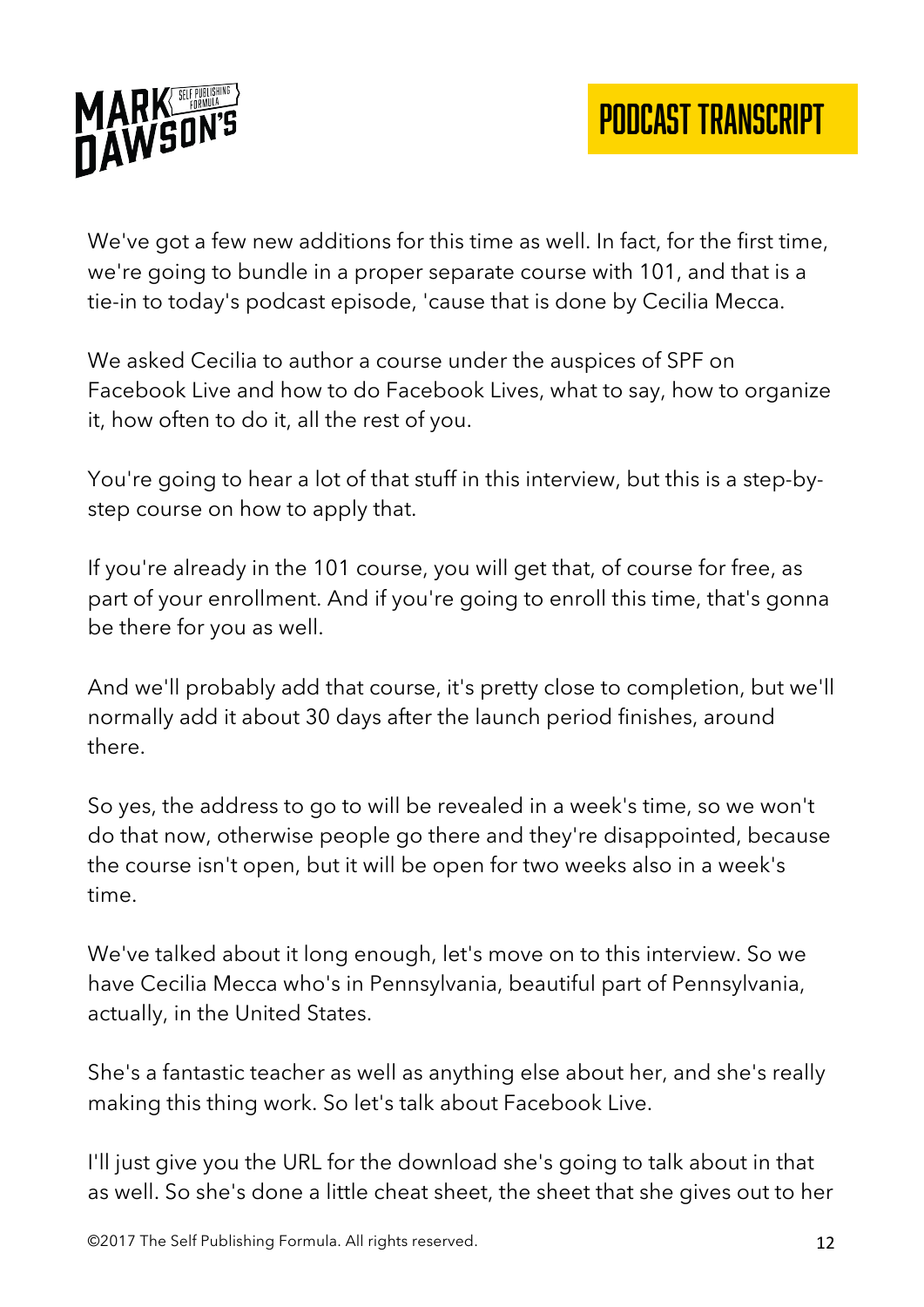

potential guests, come on because you will have to learn how to do this, basically how to interview people, which is much easier than it looks. And to get that cheat sheet, you can go to selfpublishingformula.com/fblive. That's foxtrot, bravo, live, Facebook Live, F-B Live.

Okay, let's hear from Cecilia.

## **Cecilia Mecca, welcome back! You've been on the Self Publishing Formula Podcast before, haven't you?**

Cecelia Mecca: I have! And this is my second time. I feel so honored.

James Blatch: We should do a badge. We're doing pins this year, but there should be a loyalty scheme or something, you get like a card with some discount for your shopping.

Cecelia Mecca: Maybe a pin, James. Maybe I can get one of those special pins that you guys are going to be giving out.

James Blatch: We'll get you a pin, because I believe you have a mug already.

Cecelia Mecca: I do have a mug. I should've had it here today. I already drank my tea for the morning, but I do have a mug, so thank you.

James Blatch: Now we're going to get going in a minute on our main subject, which is Facebook Live. I'm excited to talk to you about that.

But let's have a little reminder of who Cecelia Mecca is.

### **You've got a brilliant story that really is like two years old, isn't it, from your author career?**

Cecelia Mecca: Actually, one year as of last week, since I first published.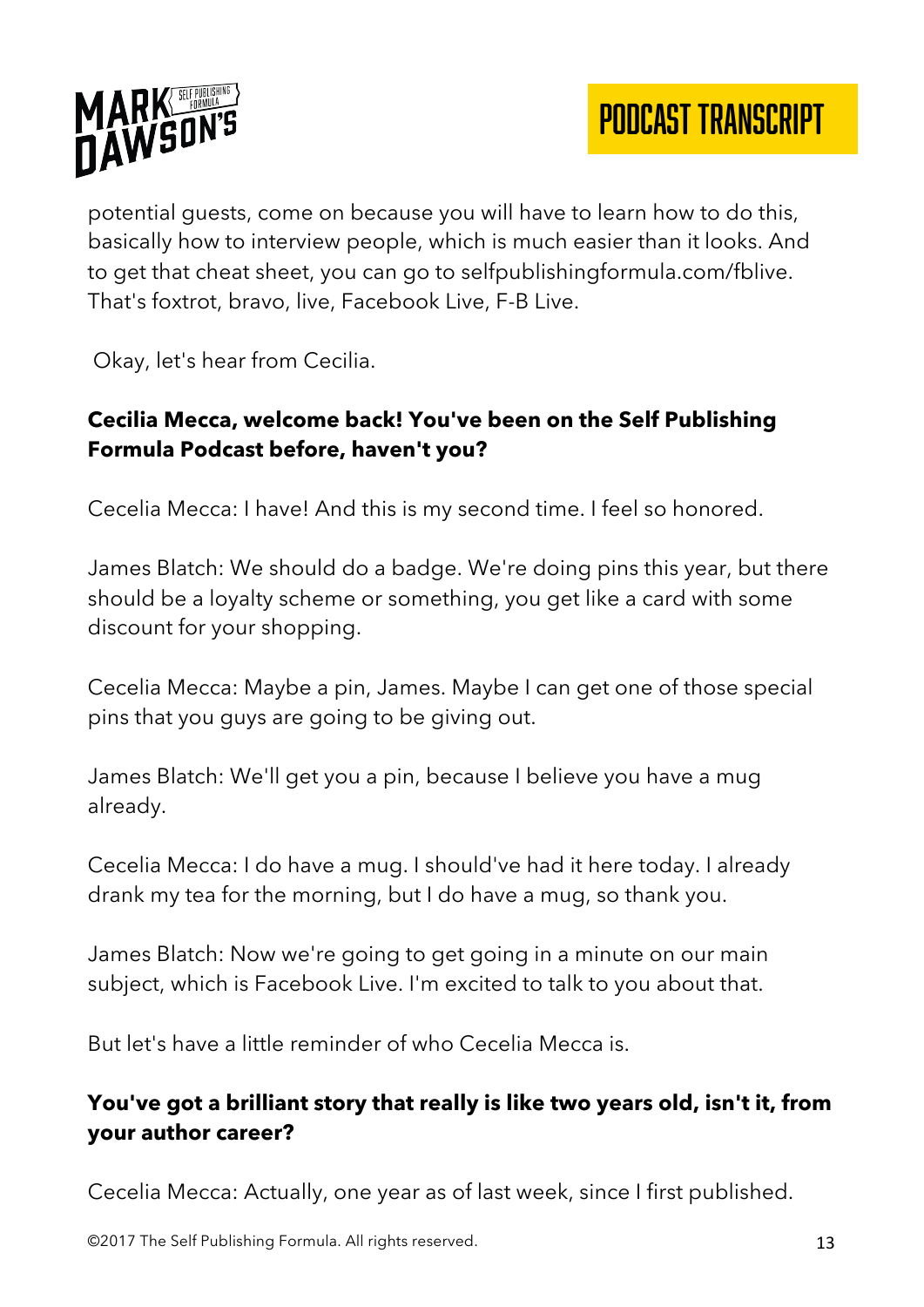

James Blatch: Wow.

Cecelia Mecca: Yeah. Yeah. It's exciting.

James Blatch: And you were a teacher before then?

Cecelia Mecca: I was an English teacher for 15 years. I spent the last five years as a curriculum consultant in language arts. And then, like I said, last year, on Super Bowl ... And, by the way, don't publish your first book on Super Bowl Sunday. That was not the best day. I made a lot of mistakes, that was one.

But yeah, about a year ago right now I published my first book, and I'm about to publish number six, actually, next month. Or this month. The end of this month. So, yeah, it's been a one year journey for publishing, but of course, a few years before that that I began the publishing journey and was writing.

In August of 2017, I actually did leave my job, replace my income, and am a full-time romance author now. So it's quite exciting.

James Blatch: That was a great story, and we loved hearing it. And your books are a fantasy version of medieval England, where I'm standing. Well, except I'm in the real one, and it's not medieval, but apart from that ...

Cecelia Mecca: You're in the real one. I'm jealous. You know how much I love your country? I can't wait to get back.

I've been an Anglophile for as long as I can remember. And so being able to put two things that I love: so romance novels and medieval England ... And I kind of dipped my toes into Scotland, but I'm really kind of an England girl. It's just quite fun.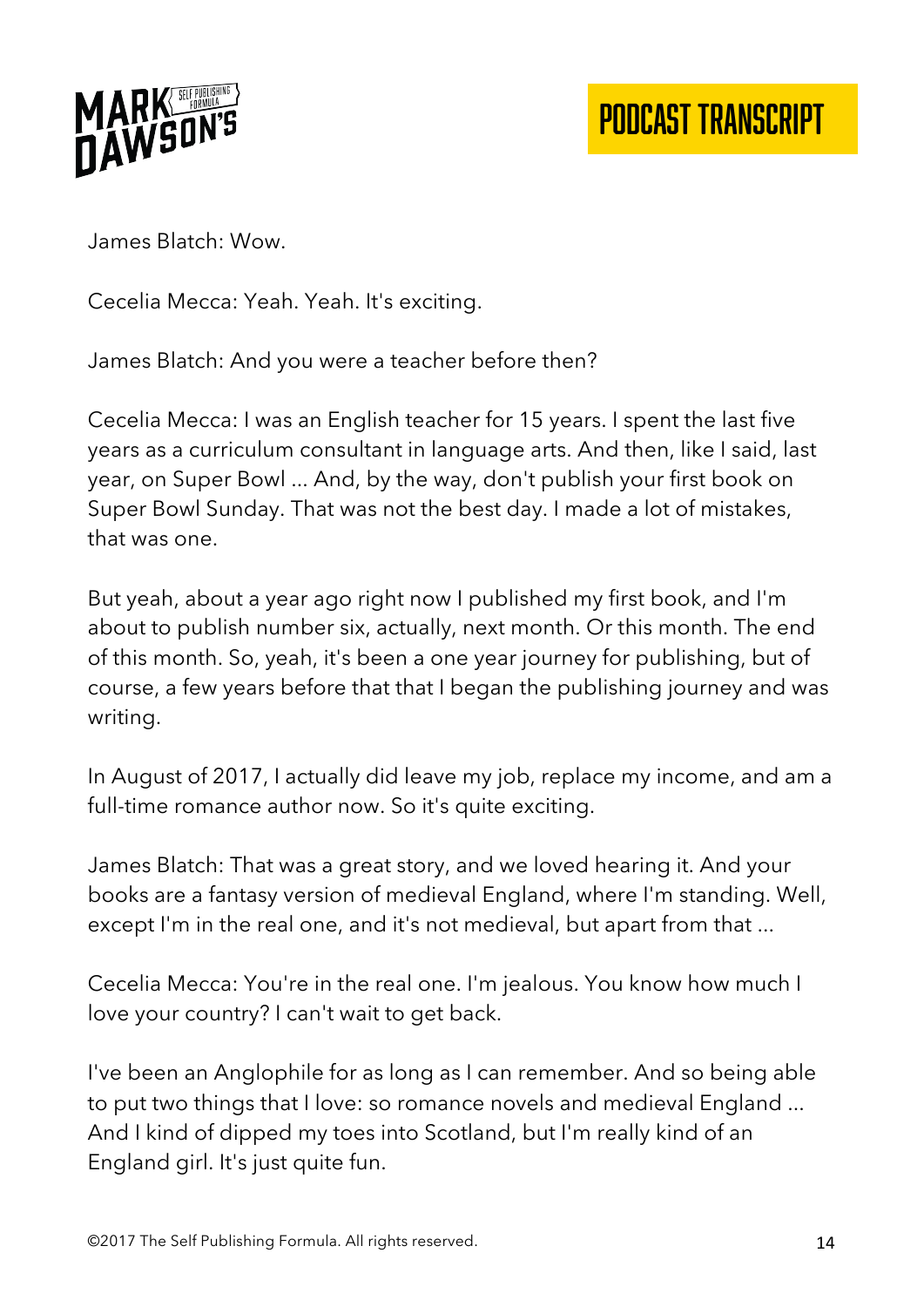

There's a subgenre of romance that is medieval and Scottish and that's been able to sustain this, which is a lot of fun, because some people have to choose between what they love to write and where the market is, and I think I've just found this perfect intersection.

Obviously, there's a lot more readers in other genres, like contemporary, but this is what I love, so this is where I'm at. It's a lot of fun.

James Blatch: Good. And one of the reasons I mention that is because people from time to time do say, "My niche is too small. I'm never going to be commercially successful."

But I think you have very clearly shown that if you get your ducks in a row, as we say, you organize yourself properly, you can earn a living from this.

Cecelia Mecca: Yes, you can.

James Blatch: Yeah, and you've been brilliant at it.

Cecelia Mecca: Thank you.

James Blatch: And the other great thing about you, Cecilia, is right from the beginning, you want to give back, which is a very SPF community thing.

You want to teach others, and you've become a bit of a guru in this whole video area, particularly Facebook Live. I know you're very active.

So how do you want to start? Where do you start?

## **Let's start with the point of view that I think quite a lot of authors are nervous about this area.**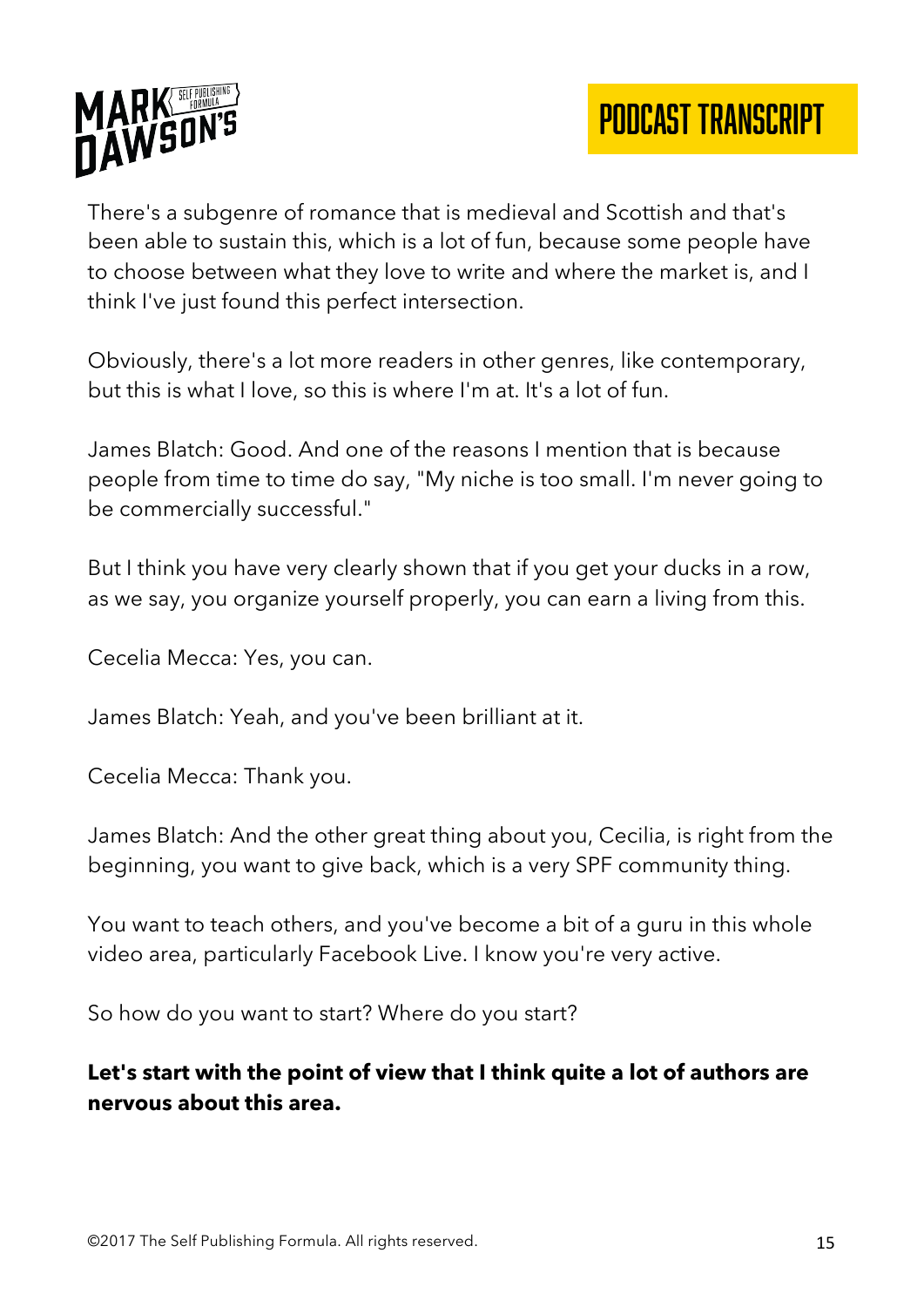

Cecelia Mecca: Yes. And understandably so. My very first Facebook ... I should probably take it down. Actually no, I'll leave it so that everybody can see just how bad it was.

The first Facebook Live I did, I was so nervous to be on camera that I wasn't. I turned the phone around. And the very first one I did was a video about a giveaway. And so I was giving away a whole bunch of paperbacks, and so I videoed those, and I said, "Here are the paperbacks, signed paperbacks."

I brought them back from an RWA, a national romance convention. And I said, "Here's what I'm giving away!" And that's how embarrassed I was.

I think it was three or four videos later that I finally turned the camera around. I think the second one, I showed my very exciting writing space, which is my couch.

So I completely get that. I was so nervous, that I couldn't do it in the beginning.

But once I kind of had the process down of, this is what it is to go on Live, I finally turned it around. And it took a while for me to get kind of comfortable, because it's just not something you do every day.

In my past career, I spoke in front of crowds. So that's not usually an issue for me, but there's something about the camera on you and you're talking to essentially no one, and it's a very odd experience. So I completely get that.

Best piece of advice I could give there is just to do it. I mean, there's no other way. Jump in.

If you want to turn the camera around like I did, go for it. Especially if you have kind of an interesting writing space, or if you're giving something away. Absolutely do that until you're comfortable.

©2017 The Self Publishing Formula. All rights reserved. 16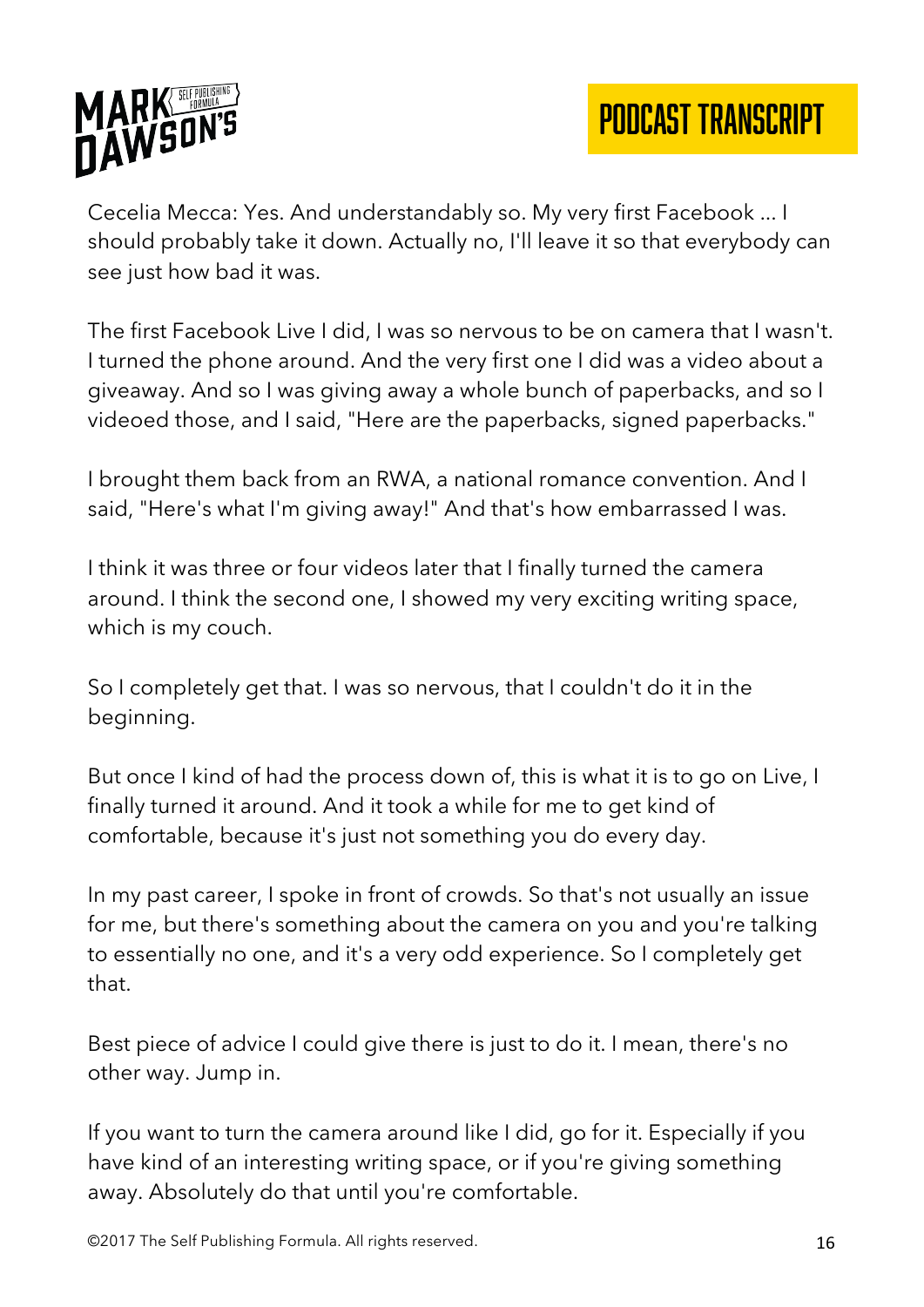

And there's some other things, too. You can go live in a private group, you can test Live and kind of try it out, before you're actually in front of a group. But aside from that, you really just have to do it and kind of get used to it. And you will.

James Blatch: Yeah, absolutely. And I think there's no substitution for doing it and improving with experience over time. But you do have to get going at the beginning.

And yeah, don't worry about those first ones being awful. Everyone's first bits of everything are awful.

Cecelia Mecca: It's terrible. Terrible. My first book was awful, so there you go.

James Blatch: Everyone says that. Not about your book. Everyone says about their books.

Cecelia Mecca: Thanks, James.

James Blatch: Everybody is going on about it.

When I started in broadcasting, there were lots of little tricks for this. The classic one is to think of the one person you're talking to, particularly in radio, and I think radio is a very personal medium, which was the best way of thinking of these types of videos, I think.

## **So just imagine that one person. A. That kind of settles your nerves a little bit, 'cause you don't imagine thousands of people listening to you.**

Cecelia Mecca: That's good advice.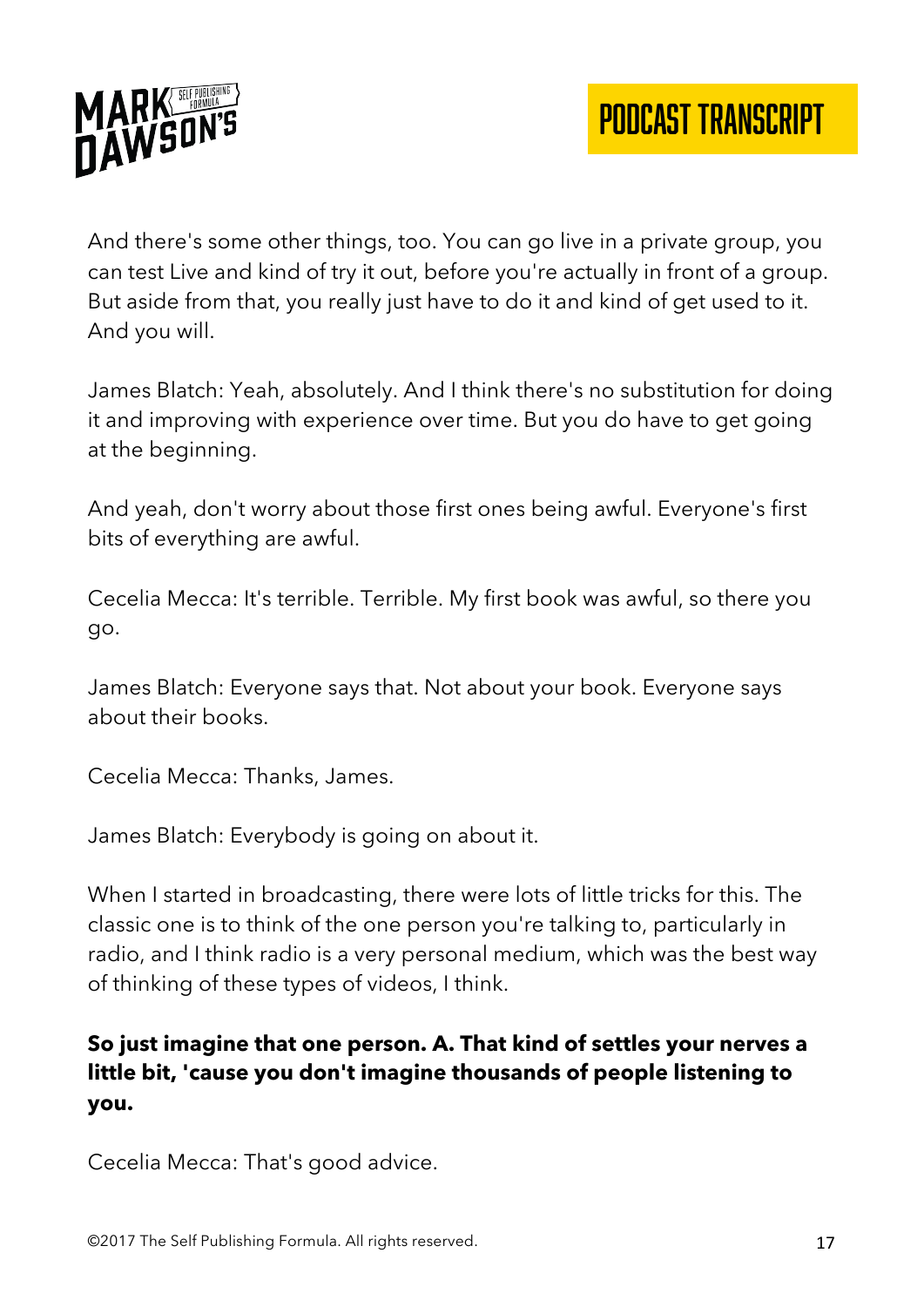

James Blatch: And B. It makes you a better broadcaster, because you should always be talking to one person. I'm not a big fan of the Millennial YouTuber who says, "Hi, guys! Here I am today ..." like you're showing off to your huge audience.

Well, actually, it's my daughter by herself who's watching that video. So why don't you say, "Hi, how are you today? What have you been doing this week? Let's get into this."

And so there's a very personal thing, which I think is a good tip. And that, like I say, settles you down, hopefully, a little bit about nerves.

Cecelia Mecca: I love that. I'm going to actually use that, I'm gonna steal that, James.

James Blatch: You steal that. Stick it in the PDF. We should mention there's a great PDF giveaway for this, and I'll give you the URL now, which is gonna be selfpublishingformula.com/fblive. That's Facebook Live, F-B Live.

Just jumping to the end, and then we're going to come back.

#### **How important has the Facebook Live element of your marketing been?**

Cecelia Mecca: Facebook Live is my marketing strategy for organic Facebook.

Obviously, paid Facebook and ads are a whole different ball of wax, especially with this new algorithm change with Facebook. I think we've all known that video has become more and more important on Facebook.

But just even in the last few weeks, I think it's even more important. And I mentioned this just in a chat the other day with an author. She asked that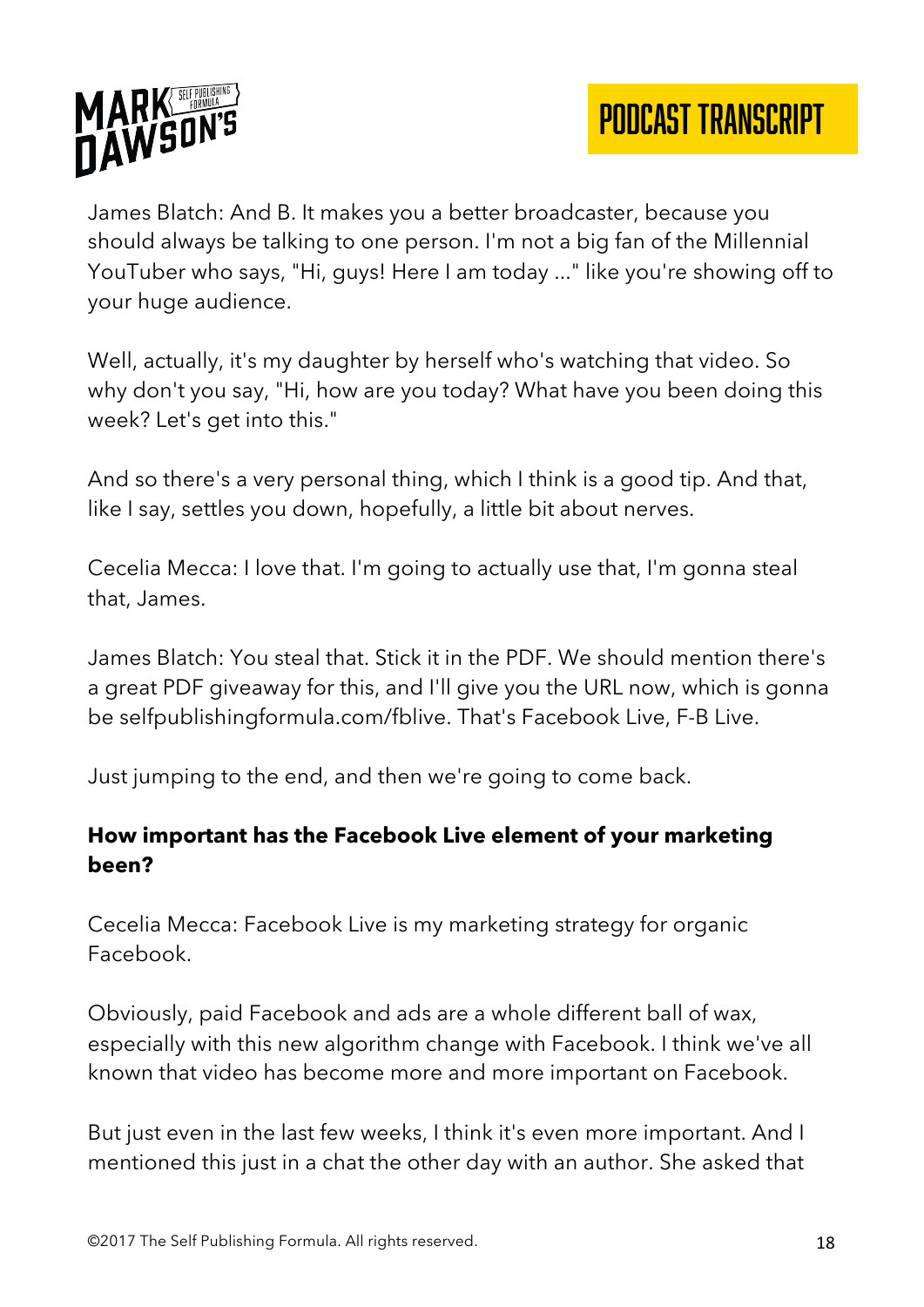

same question. "Do I have to do Facebook Live? I really don't want to get on camera."

I said, "You know, I'm not sure if you have heard of, or if your audience has heard of Mari Smith, but she's kind of a Facebook guru in terms of social media marketing, and she gave us a behind the scenes on her insights one day in a Facebook Live webinar.

And just to kind of give you an example, every single post that she put out was a video. Every single one. So there were no pictures, there were no links, there was all video. And when I saw that, even I stepped up my video game.

Everyone doesn't have to obviously be a Facebook Live, but video is really where it's at. And I think Live, especially as I said with this algorithm change, and Facebook putting a lot of emphasis on building community, I think the easiest way to do that really is with Facebook Live.

I go live once a week, without fail, and I've been pushing myself to do twice a week, sometimes even three times a week. So yeah, it's become really important.

Especially in the organic Facebook page game. And I still think that there is game there.

Certainly it's a pay to play environment with Facebook in many ways, but my reach has been up about 5,000% since this Facebook announcement and that's purely because the live videos.

James Blatch: We've always known that Facebook loves their video and they want their video platform to thrive, so you're gonna get better and quicker reach with video. We know that as well in SPF.

## **Okay, so you mentioned they're once a week. That's your target?**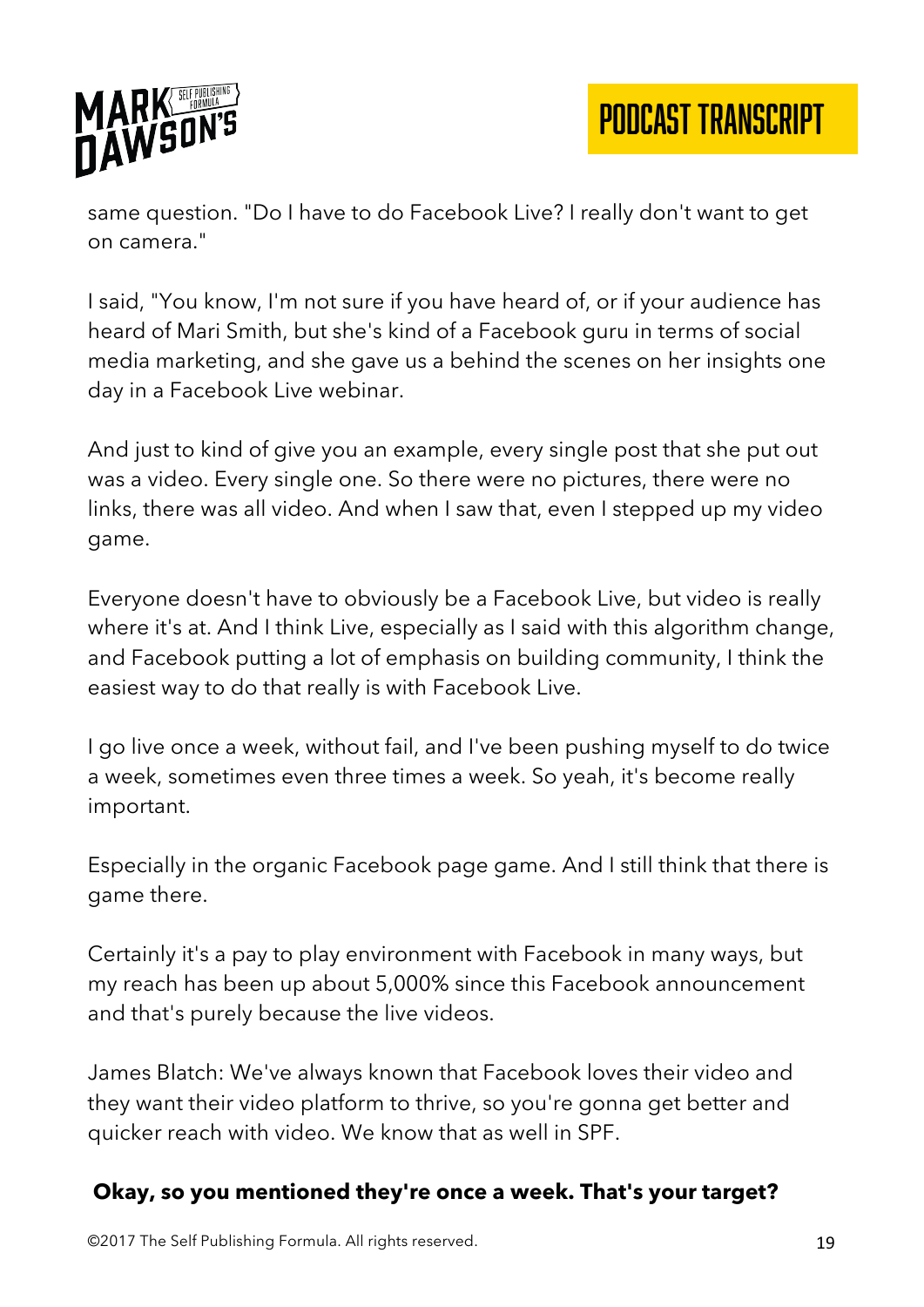

Cecelia Mecca: I have a thing called Medieval Monday. It started off as Medieval Monday Live, Question and Answer, Plus Giveaway, and that was a mouthful. So it's Medieval Monday.

Every Monday I've established that I go live. And if I was a really, really organized person that could control my kiddos, my two young kiddos, I would actually have a specific time for that, too. And that would be the best case scenario, but I don't.

Life is a bit unpredictable. The kids are a bit unpredictable. So my readers know that I'm live every Monday, but sometimes it's during the day when I'm home, other times it's at night.

But I've found that, just by kind of checking my insights every week, seeing when I have people on there, and really between 3:00 and 8:00 it's pretty steady. I can just about go live pretty much any time and get the same number of users.

Now if I'm doing a new release or something special, then of course I schedule that, I tell everybody ahead of time. But more often than not, I just go live every Monday.

And then, as I said, some other days as well. But I kind of make Monday my Live day no matter what.

Sometimes that's hard, because really, frankly, I think that us ladies have a bit of a disadvantage. I have to all of the sudden do my hair and my makeup, and I hadn't planned on that. So my new thing has been going live with my New Orleans Saints cap. So, you know ...

James Blatch: Sorry, sorry. Do you think this happens by accident?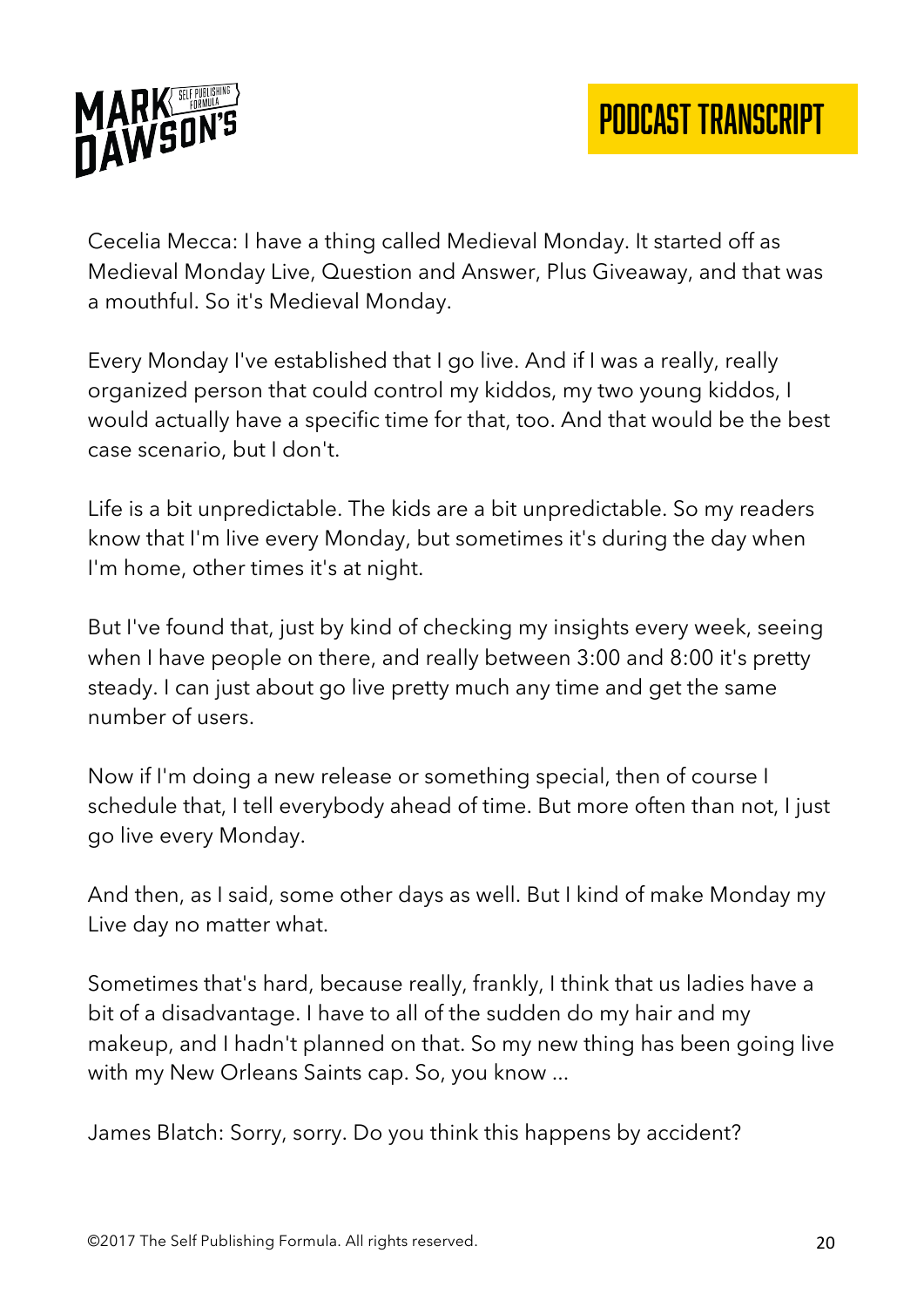

PODCAST TRANSCRIPT

Cecelia Mecca: I don't know. I tend to think that you guys just kinda wake up like that, and I don't know.

James Blatch: Yeah, you are exactly right. You are exactly right. Yeah, that is an advantage.

You mentioned insights there, and I've noticed Facebook's doing its best to draw people's attention to "insights." There's an arrow and a big blue block appearing there.

#### **But I think some people will not know what you mean by that. Should we just talk about that?**

Cecelia Mecca: Sure. So once you can navigate to a few ... we're talking about Facebook pages now.

Of course you can go live in Facebook groups. You can go live on your profile. I don't do a lot of marketing on my profile for the book, so I'm speaking mostly about Facebook pages.

But when you go live on a page, you can navigate to a tab called, "insights," that gives you some insight into what your Facebook Live has done.

Pretty much, I take a look at ... on the left-hand side, you'll see a tab that called, "posts." And I'll go into my posts and compare live videos, look at, obviously, the reach, but even more importantly now the engagement, making sure that I have an understanding of what worked, what didn't.

And we can talk, obviously, about some of those tricks later, but just looking at each video, seeing what they've done and doing more of what works, obviously, is important.

And then, again, on insights, you can see what time people are on your Facebook, because there's some kind of commonalities with ... You might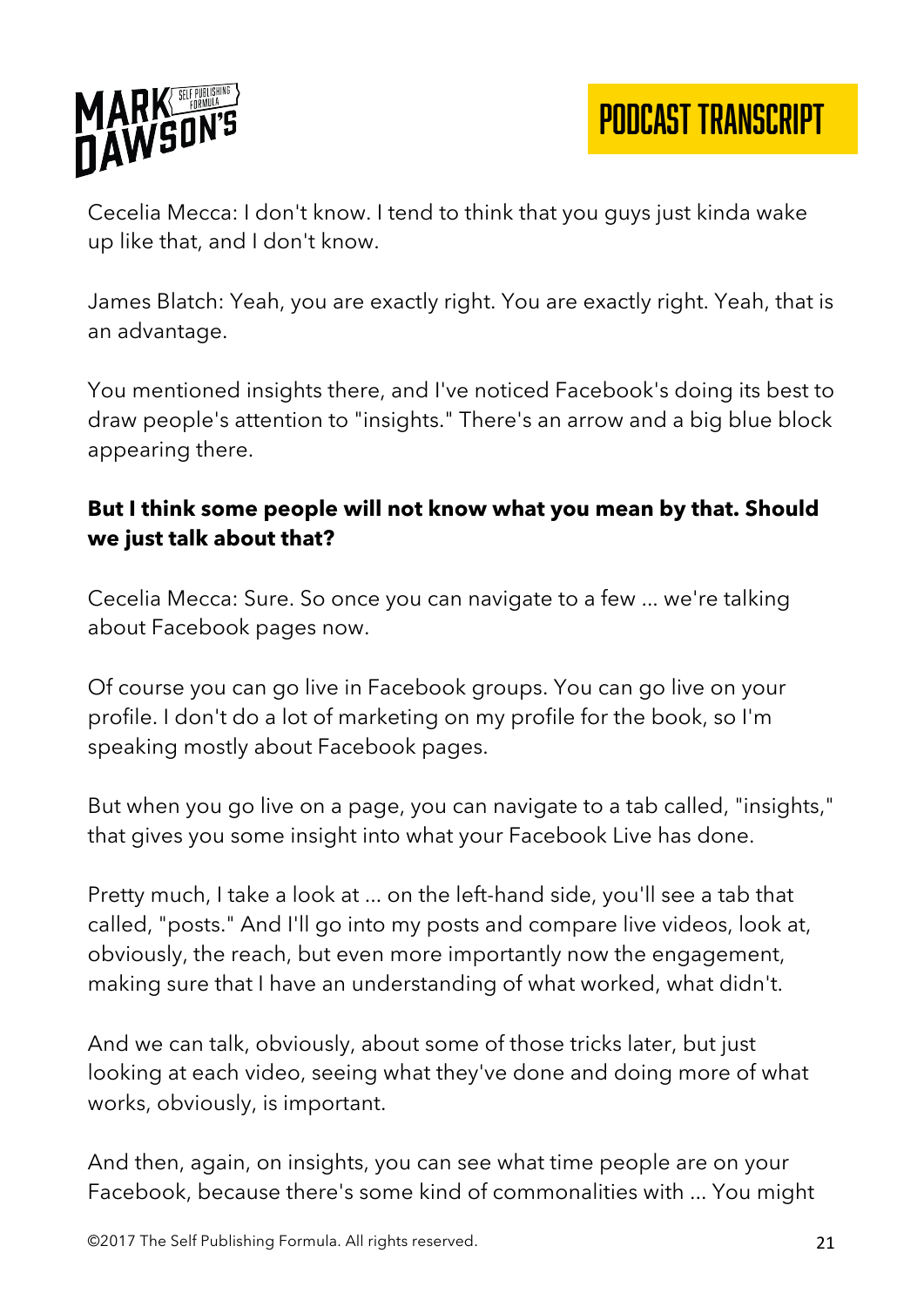



not want to go live at 3:00 in the morning, but everyone is a bit different on their page. And so, like I said, I've noticed mine between 3:00 p.m. and 8:00 p.m. By about 8:30 it starts to tail off. That's my most active user base, and so that's when I'll make sure that I'm live.

You don't have to be analytics out the wazoo there, but just checking what time are people on and what are the videos done that I can improve on? I think are the two most important insights. At least, they're the ones that I look at.

James Blatch: We should say that the algorithm changes ... you referred to earlier, and Mark's been looking into this.

There is, probably, an advantage to starting to migrate towards a group rather than the page. But I know for someone like you, that is gonna be difficult, because you've got a loyal audience who know where you are on the page.

But I think people are starting to consider it.

#### **And the insights are available on groups as well.**

Cecelia Mecca: They are, right. And I do have a group. I do Live in the group as well, once a week. And that's just as important.

I've had this group that originally started off as an ARC team, but now is a little bit more of a broader research group. Once that algorithm did change, I opened up the group.

Before, you had to apply to become a Border Ambassador. So my series is the Border Series, the Border Ambassadors help me spread the word about the books, and we chat about books. I do exclusive giveaways for them in that group.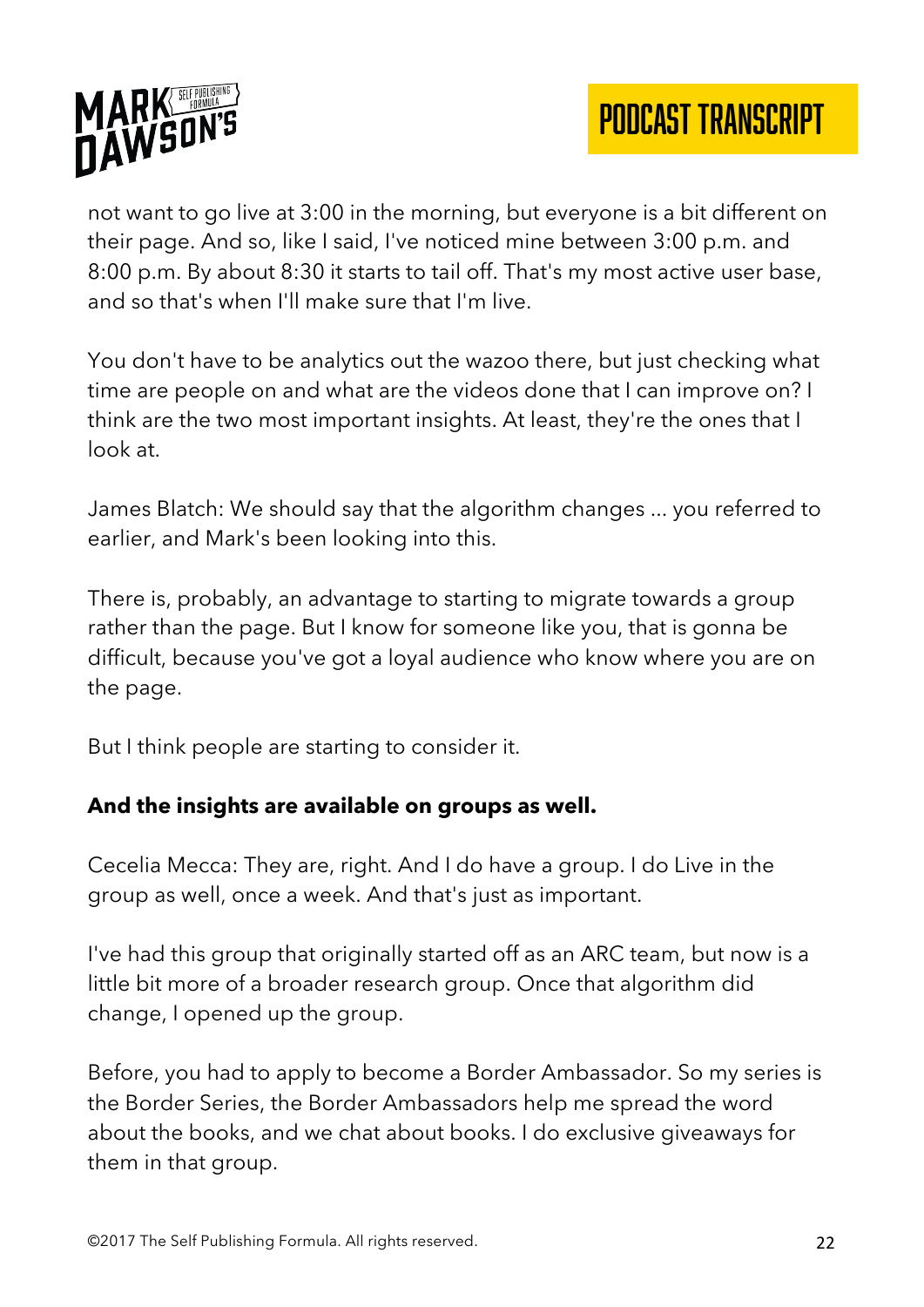

But now, I have migrated that to be a little bit more of a public/private group and I definitely plan to move people from the page over to that group. And going live in there is invaluable, because it is kind of a smaller space.

One of the things I do there that's interesting is I don't do my hair and I don't do my makeup. I know that sounds silly, but I jump in there any time and I said, "Good morning, guys!" And I have the messy bun.

For some reason, they really tend to like that, and it's a lot of fun. And I just feel little bit more freer in there to chat and I get so many insights from them.

We were talking this week about my next series, and so I'm absolutely getting my pulse on where they're at, where their heads are at in terms of what they want. And that group has been invaluable. So I would say going live on both is probably the way to go.

James Blatch: That's interesting that you treat them differently.

Cecelia Mecca: I do.

James Blatch: You can cross-post. This video will go out on our page on a Tuesday night at 10:00 U.K. time, does every week. And once it's set up in advance, we cross post it to the groups, so it goes across all.

But I'm interested in the way that you've chosen to have a slightly different brand in your group.

## **Is that because they're ambassadors, because they're kind of a closer team to you than the wider audience of your page?**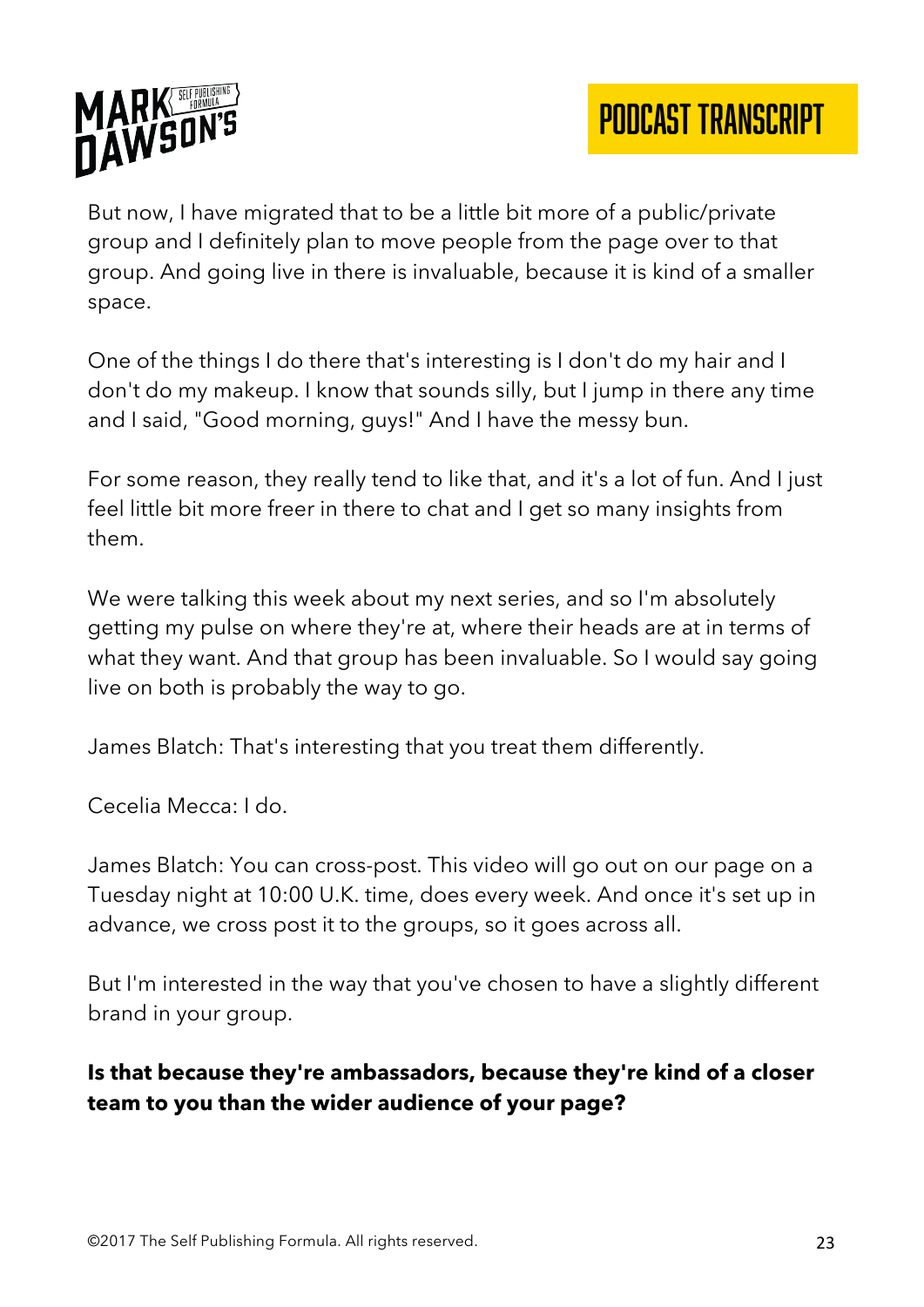



Cecelia Mecca: It is. And I've gotten to know some of them. I mean, I just had one of the readers in there, she said, "I need to send you a bottle of wine." Someone just bought me a book.

I said, "You guys are amazing! I'm giving you things, you shouldn't be giving me things." And it's actually just a really neat environment.

As I said, some of them have become friends, and so I just feel a little bit, I'd say closer, but kind of like I would with a friend of mine. Just "Hey!" Pop in. Kind of like your advice that you mentioned earlier, and I think that's great advice, both for the page and the group.

But when you were talking about that I thought, "Wow, that's what I do with my group, and I should try that a little bit more with the pages."

There is a bit of a more relaxed feel in there. It is a bit smaller, and I hope that doesn't change too much when we eventually get people migrated over, because I think that's my favorite part about being in that group is I do feel ...

And I can go in live there any time and I'll have an audience, which is also interesting. Even 10:00 a.m. I can pop in and people will jump on, and that's not necessarily the case on the pages.

James Blatch: Sure. So there's no limit to video. If you've got an ARC group, you've got your advanced reader teams group, you've got your wider group, each one of those should be somewhere you are thinking about using video to communicate.

Cecelia Mecca: Yeah, absolutely. 100%.

James Blatch: Okay, let's talk. Should we talk a little bit practical about this?

Cecelia Mecca: Sure.

©2017 The Self Publishing Formula. All rights reserved. 24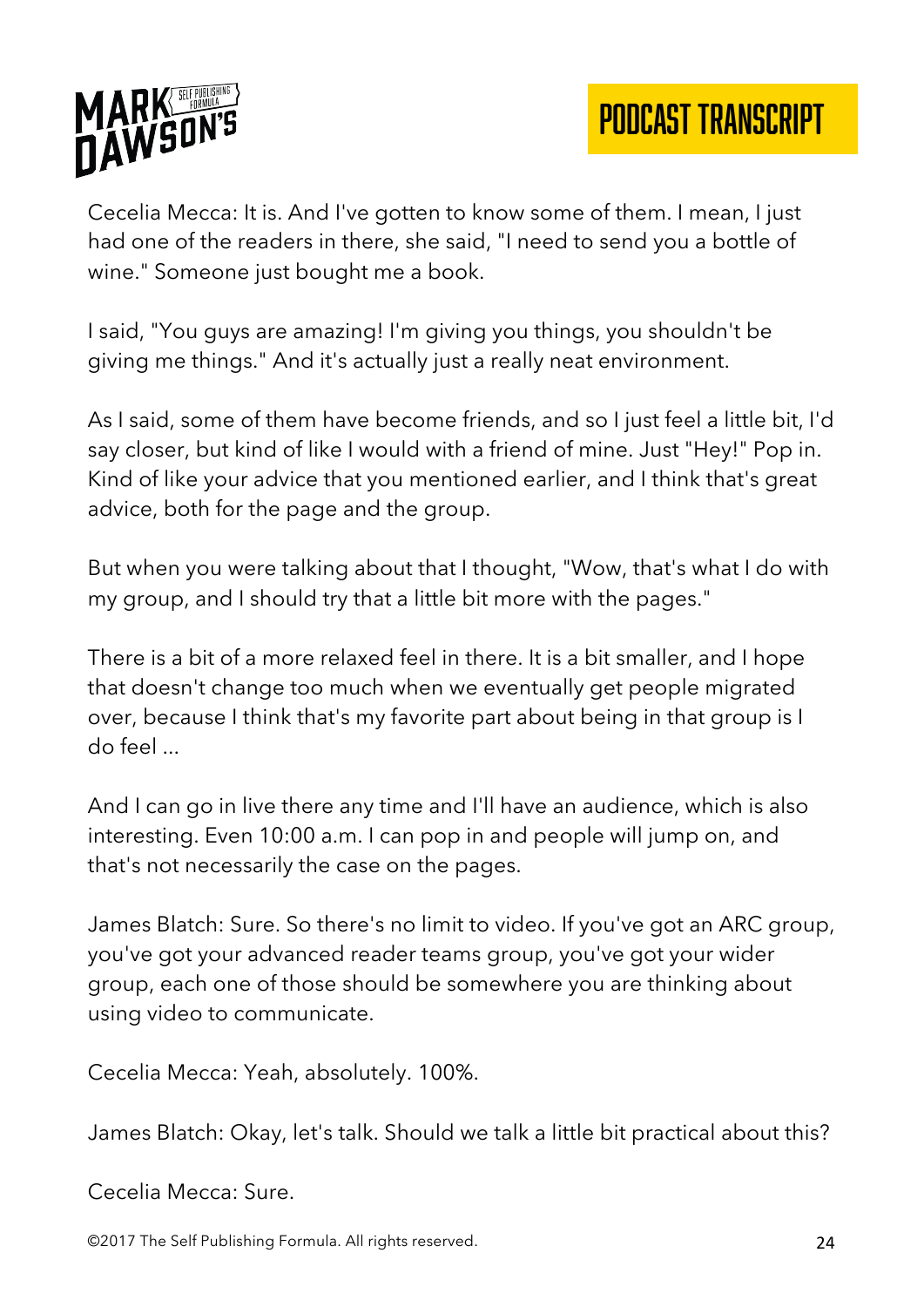

James Blatch: So, we had a little off-air discussion about this, because you said, "Oh, I'm talking to you about video as if I'm like a video expert." Which I should be, but I'm not ...

Cecelia Mecca: I said, "I'm a little bit intimidated here."

James Blatch: But I'm gonna be honest, and it's clearly the case now that the production values that I'm a little bit obsessed with, because of my background, and I try and bring to our podcast, are actually unnecessary. And I'll be frank, they are ...

Next to somebody who produces video on their phone, is a good communicator, makes it regular, they are producing high converting videos that hit the spot that are sincere and this is their camera. I'm holding it up if you're watching the YouTube version. It's the phone in their back pocket and not the kind of 2,000 dollar camera I've got pointing at me.

So you don't need to be ... because you're doing the zeitgeist stuff. You're doing the stuff that actually we should be talking about and encouraging people to do. What I'm doing is nerdy and unnecessary in this field.

## **Let's talk a little bit about the technical side. You don't need a whole lot of stuff, do you?**

Cecelia Mecca: No. So obviously, my first videos I had nothing. Even now I have a microphone and I did grab some lighting, because I do a lot of videos at night.

But for the first few months of videos, I had absolutely nothing, it was just myself, my iPhone. Eventually I got a tripod, but then I realized quickly that I did like streaming video more on my desktop than the phone, so that's where I stream now.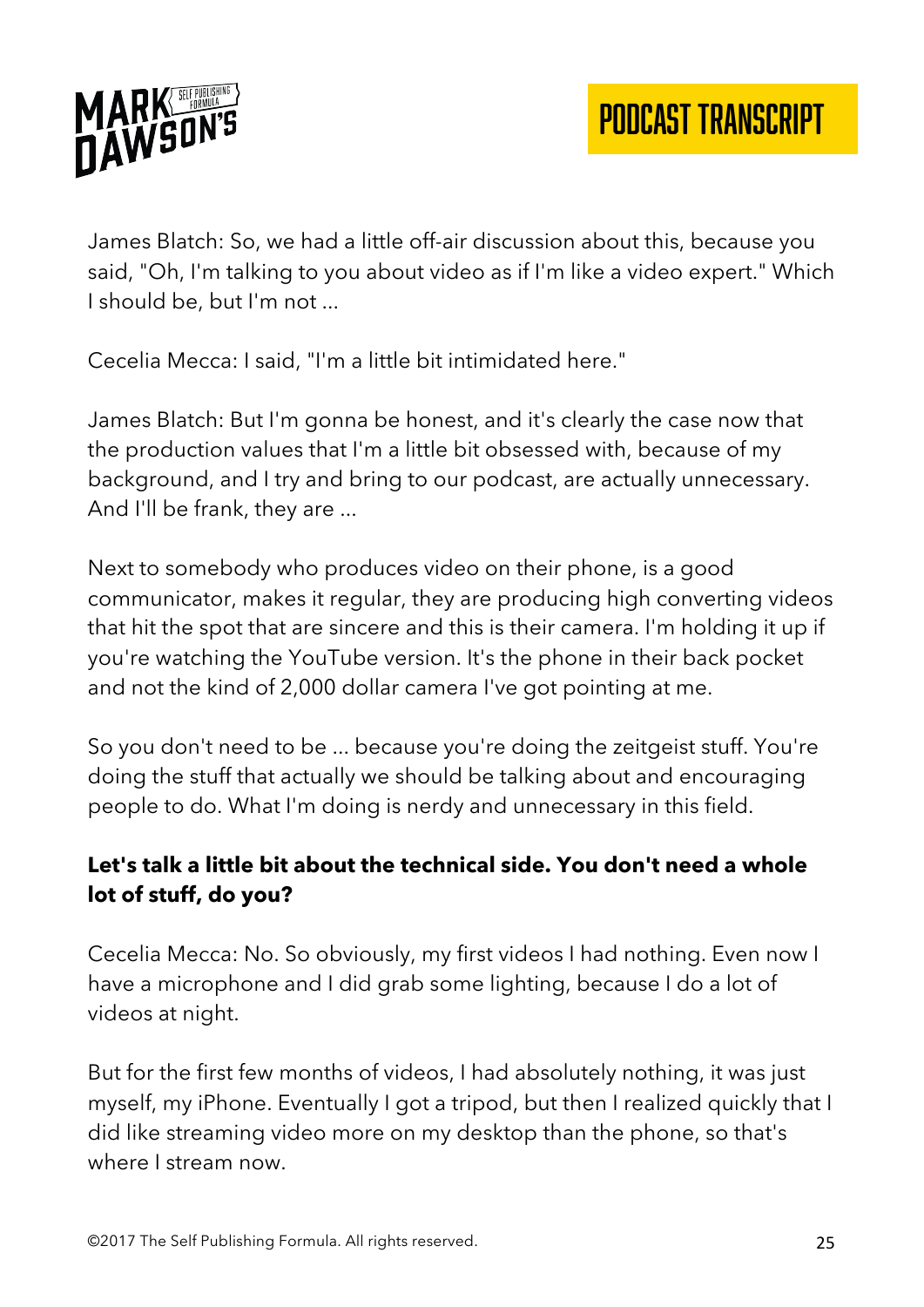

But originally it was me and the phone, literally you can probably see my arm in those first few videos. And even they did well.

Every video that I put out, even back six or seven months ago when I started, those performed better than most of my other posts on Facebook pages. Like you said, even when the production quality ...

Now I look back and think, "Oh, my gosh! Why was anybody watching that?"

And since that time, I use a platform that I can talk about later, called BeLive, only because I do some author interviews.

But you really don't need anything. You go onto Facebook, and there's a button there for live video, and I would suggest just pressing it and not worrying about anything, getting comfortable with it. And then eventually you can get a little bit savvier.

Like I said, even now I have a microphone, I have some lighting, and I do pay for the BeLive platform, but that's about it. And that's six months of doing video.

You really just need a little bit of guts, really to just go live and make it happen. And the lighting is good. If they can see you ... I wouldn't suggest going live in a dark room or things like that without any lighting, but yeah. If they can see you, if they can hear you ...

You want to make sure that if you're out and about, that you have good connection, good wifi, because if you're breaking up, obviously that won't work well.

But besides those things, really, you don't need much at all.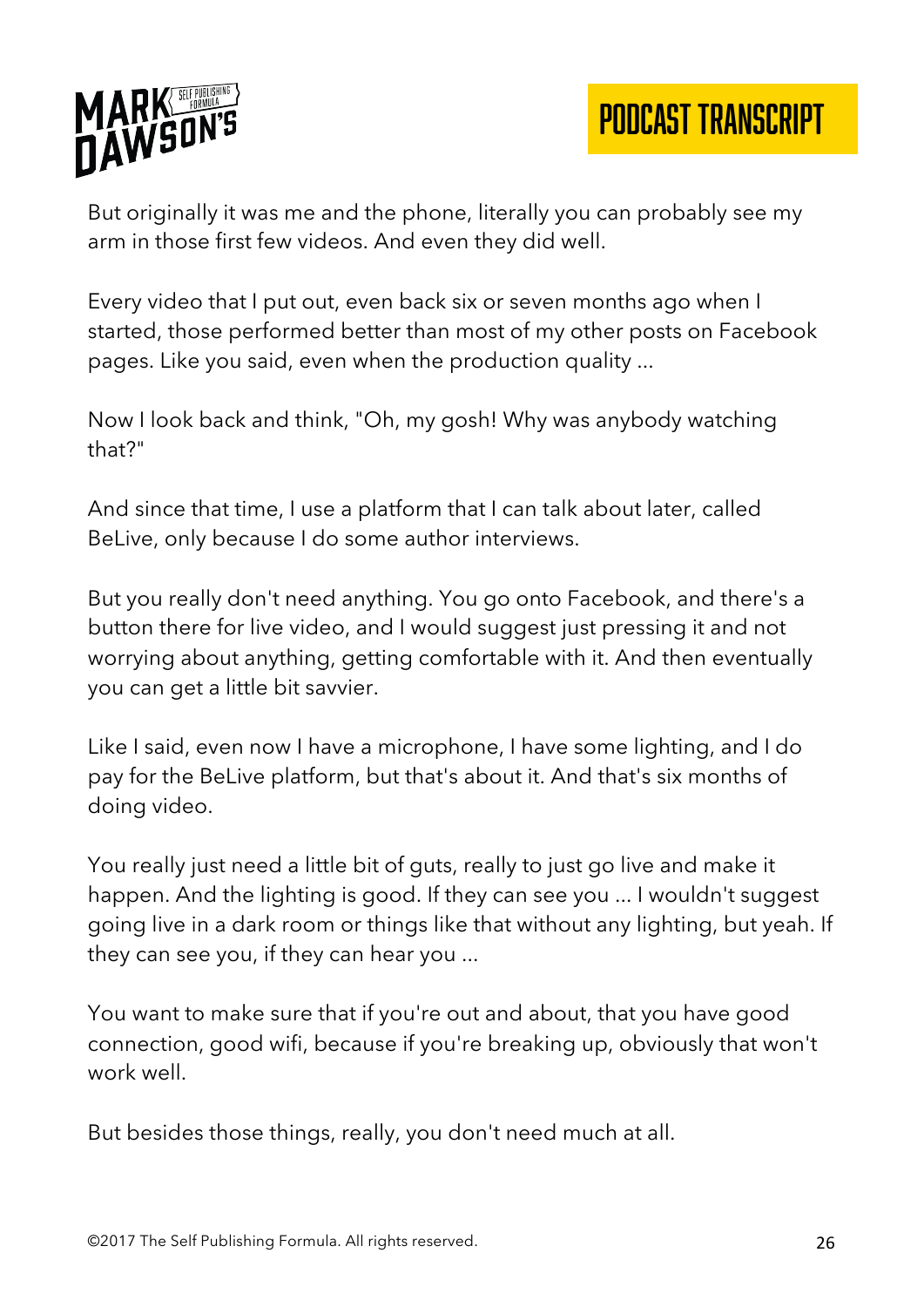

#### **James Blatch: Just talk about the BeLive you mentioned in passing there, something that you use now.**

Cecelia Mecca: Yeah, sure. So on Medieval Monday, I'm probably 50/50 with going live myself and just giving updates and talking to whoever's on there, answering questions.

I will run some exclusive giveaways just for the Medieval Monday. But the other 50% of the time ... I'd say about three months ago, four months ago or so, I started bringing other authors on for interviews, and they did really well. Mostly because, if there's two of us, we have two people promoting it, two audiences ...

So when I switched over to author interviews, I use a platform called BeLive, because it makes it really easy to do an author interview. There is a free version, so you can go live for 20 minutes, I believe. I don't know if that's once a week. But there is a free version, and I started off with a free version, so you don't need to pay to do this.

But it makes it very easy. You can send just a hyperlink to an interviewee, and they literally just have to click it. Because one thing I've noticed is, doing the interviews, some authors are savvier with technology than others. And for some, just saying, "Listen, just click the link and I will be there." That's been a real life saver.

And then eventually I moved to the paid version, just because I'm doing longer videos more often. But you don't need that platform to go live. You certainly don't need it even for author interviews, but it has helped as I do this more and more. But it's a great platform.

You can also brand yourself. So you can put your logo up on your Facebook Live, and I've had BeLive feature my videos now, which is a lot of fun.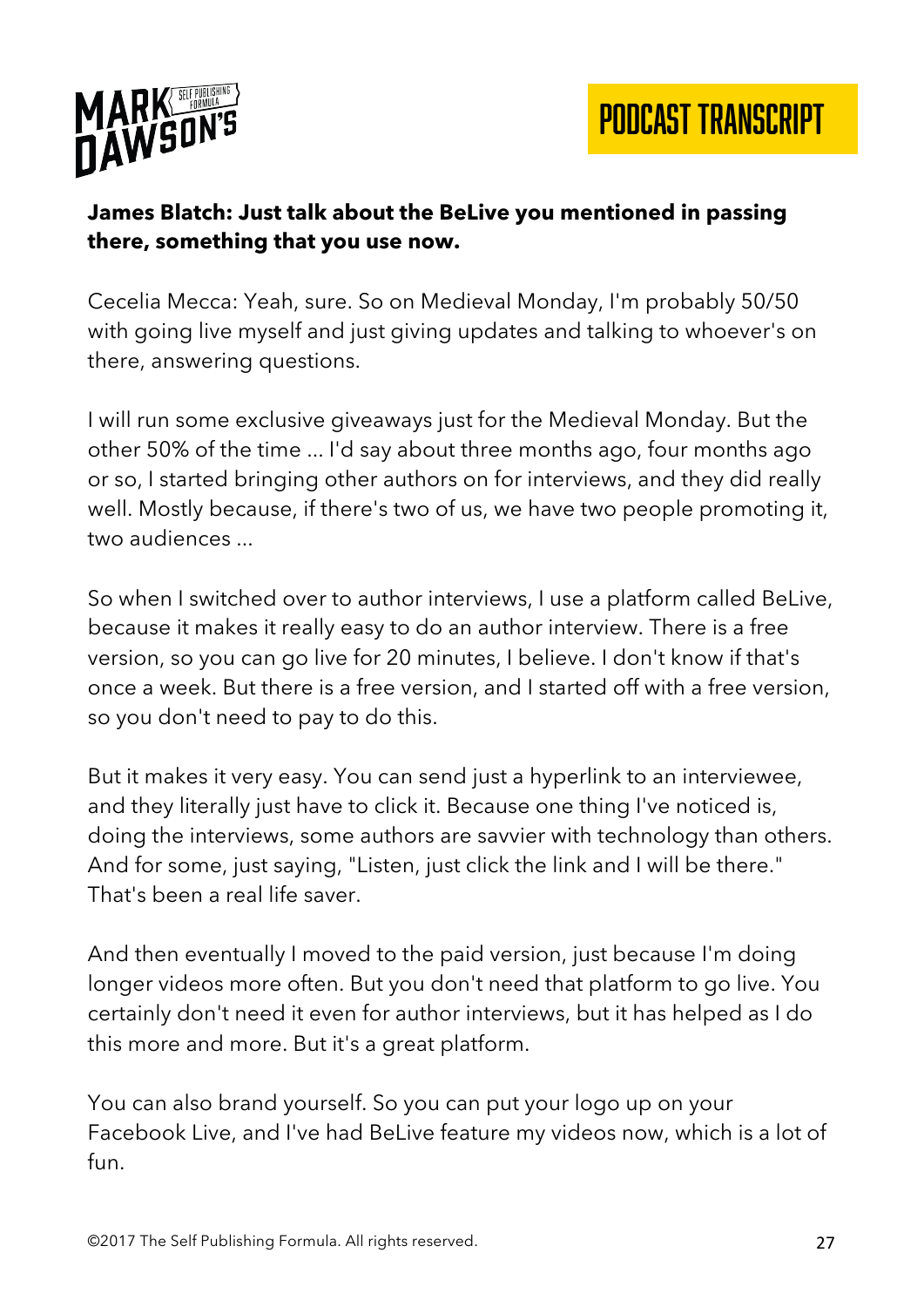

And there's a private Facebook group for that community. So they're in there, really invested in ... Obviously, your video's doing well, so they'll offer tips. And they have their own videos.

Once I really got serious about live and making it a part of my strategy, I really started with that Facebook group, just like I did with all of the other author groups and watching their live streams as they offered tips about how to do live video. Things like engaging the audience and such.

Yeah, it's a great platform. Not necessary, but something you might want to look into if you kind of really get into doing this.

James Blatch: I think there's loads of stuff once you start getting into this that people will discover.

We use some Telestream software. The people who do ScreenFlow on the Mac, and also allows you to record stuff and send it out. Schedule it for later in the week and whatever, so if you're gonna be away for a couple of weeks, you could still have a Q and A ready to go and so on. But that's a little bit down the line.

Cecelia Mecca: Yeah, it does that as well. That's a little bit down the line. But it does, it will allow you to schedule.

If I'm interviewing someone, those are obviously scheduled. I tell people ahead of time, "Listen, I'm interviewing such and such author on this date." So it does allow for the scheduling, too, and that can be important.

When it's myself, I typically am just off the cuff. But if I have an interviewee, then I'm pretty much always scheduled. But yeah, that's for down the line. No need to worry about that stuff just yet, unless you want to.

And I should say now, and you know this, and hopefully your listeners do too. I am so happy to help everyone. I've been an educator for 20 years,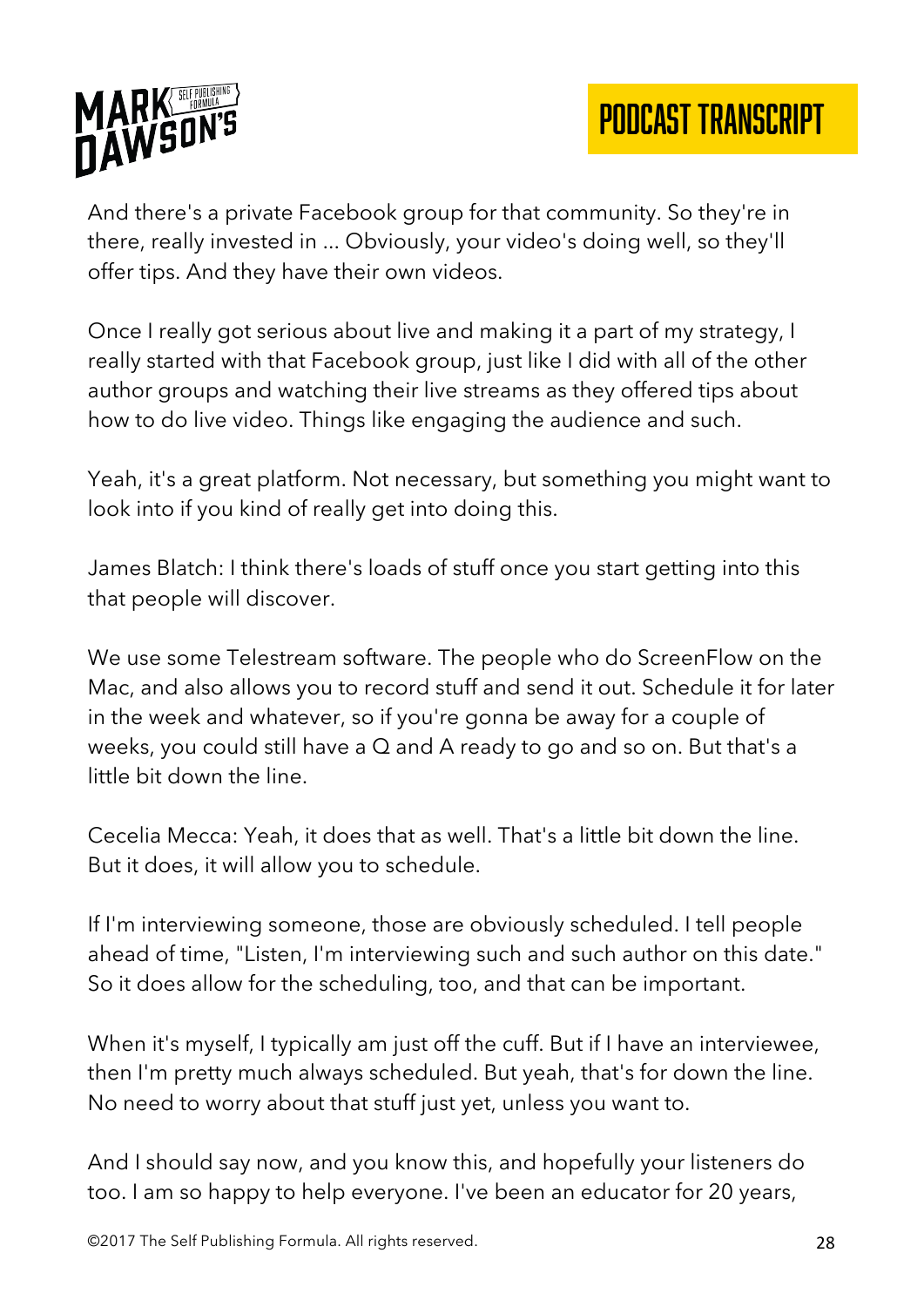

and it's part of who I am. I love helping others, and I'm really only one step ahead of a lot of people. But if that is enough to be able to offer advice, I'm happy to do it anytime.

James Blatch: Well, we should say we've been very impressed with quietly watching what you've been doing, and in particular on the Facebook video. And there's no question, Cecilia, that you're ahead of the game.

#### **And I'm delighted to announce that you have taken up our request to do a course for us.**

Cecelia Mecca: I have! And that has been so much fun. It's a lot harder than it looks, though, James.

### **James Blatch: What? Doing courses? Tell me about it, it really is.**

Cecelia Mecca: Yes. I'm really, really excited about that. As a matter of fact, I think I'm recording the very last ... well, probably not last. I'm sure you'll have me redoing some things, but I'm recording the last segment of that this afternoon.

James Blatch: I don't think people realize what goes into recording and producing a course. It takes it out of you. I mean, I did one between beginning at Christmas and middle of January, and I was 14 hour days doing it. It's a slog.

They're productions, but they're full of content, everything's gotta be planned and so-on. And that's why we came to you, Cecilia, because we knew ... And I've been to your house. I've seen you working. I know how dedicated you are to this stuff.

#### **So we're very excited about this course, and there's gonna be more details about that. Mark and I will talk about that in a minute.**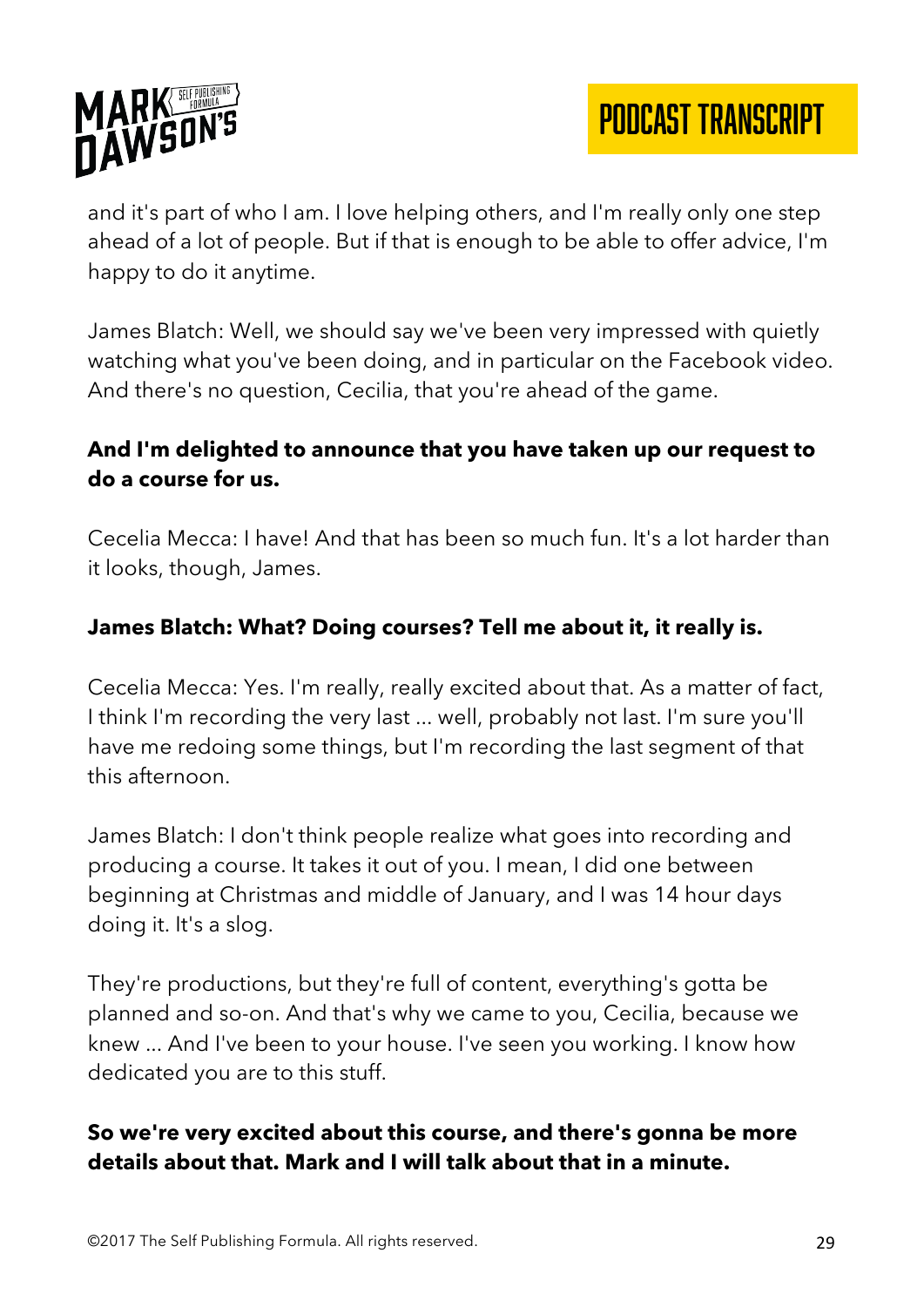

Cecelia Mecca: I'm really excited about it as well. But you're right. I was shocked. Not that I didn't think you guys worked hard, but those first few takes ...

I think I emailed you and said, "Is this normal? I'm doing some of these takes 15 times."

You said, "It will get easier," and it did. So it's been a lot of fun, though.

James Blatch: Great. Well I'm looking forward to editing it.

Cecelia Mecca: There'll be some editing needed, I think.

James Blatch: That's fine. We talked a little about the technical, and I know you said dive in there, press the button, start recording, but I know what's in people's minds listening to this is, "What am I gonna say?"

#### **Cecelia Mecca: What am I going to say? That's the next thing, sure.**

Okay, so obviously in the course, there's all kinds of tips, but just to try to think of some of the easy ones: question and answer.

One of the things I think people will be most concerned of, just because I was in the beginning: What if no one is there? First of all. And they very well might not be if you don't have a scheduled Live and you're just doing it in the beginning. But that's okay.

You can even have a question and answer all by yourself, because you can ask readers questions ahead of time, write out some questions ahead of time and say, Okay, I got this question earlier and I'd like to answer it."

But then eventually people will be there and the question and answer is a lot easier with live people, but not even necessary.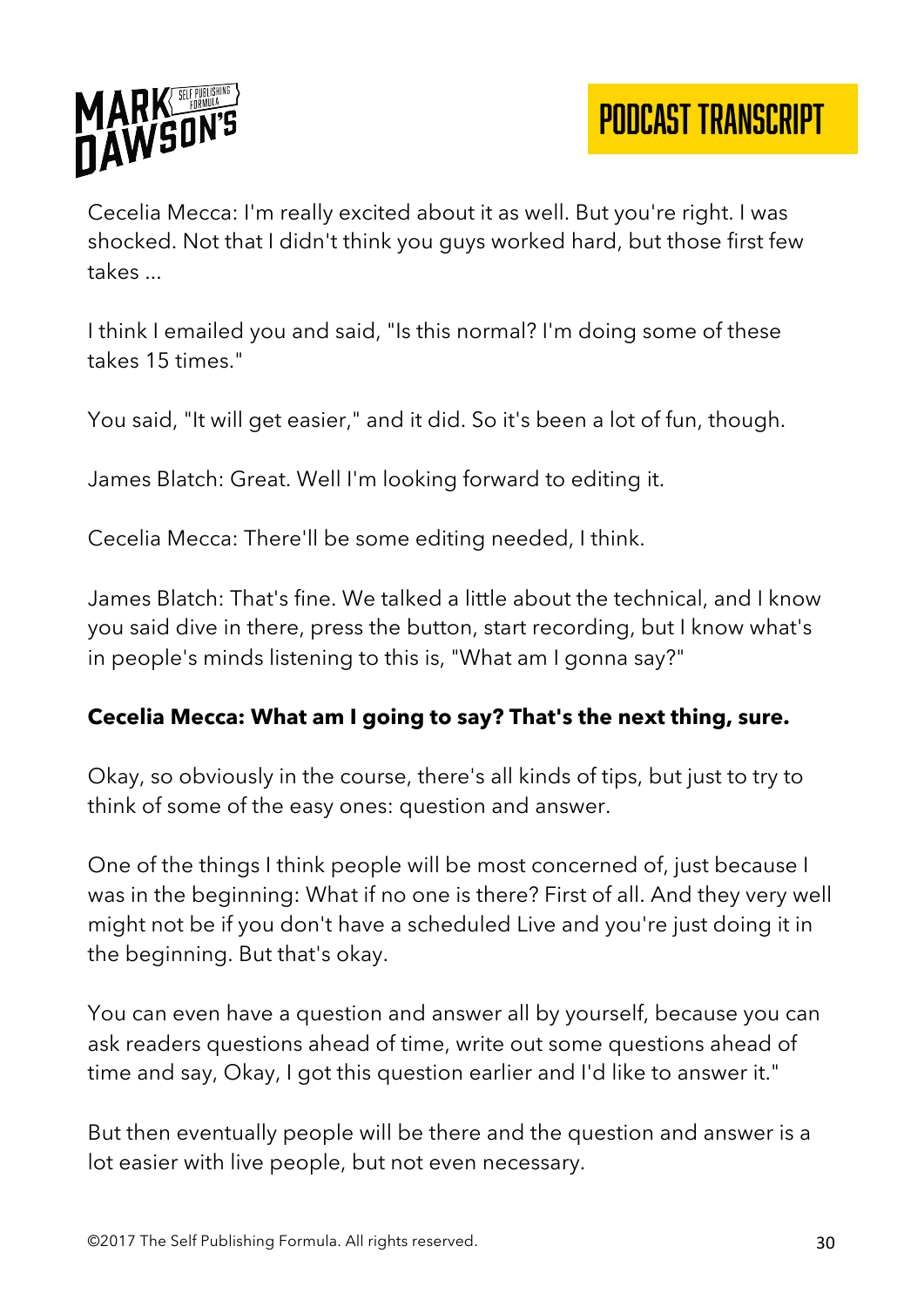

So question and answer is very popular. I definitely do, any time I have news to share. A new release, a cover reveal.

Last night's Medieval Monday I did an unboxing. People love unboxing. I got the latest release that's coming out in February, and so I unboxed it and announced a paperback giveaway. That's always a lot of fun.

One thing I would suggest is asking your readers for ideas. So I would do that in my private group, or you can do it in a newsletter. "I'm going to be doing a live segment. What would you guys like to hear about from me?"

That's actually how the Medieval Monday got started. When I started a regular segment I said, "Okay, what do you guys want?" And they said, "Some of the research that goes behind your books, we would love to hear more about that."

And that's why I do Medieval Monday. I typically offer a tip about how I ... I just was researching tournaments yesterday, and, "This is an interesting fact about the medieval tournament in England," and shared it. That's how that kind of got started. As your readers, and don't be intimidated if there isn't anyone there.

The Facebook Lives ... sometimes you might think, "Okay, that's it. I'm stopping. There's no one here." But those Lives will gain legs even after you're doing being live. So don't worry about that.

Even if there's no one, just keep going, keep talking. I'd suggest at least five minutes, but for me about 15 seems to be ideal, because by then, you want to give people time to jump into the live video. And I've done them for up to an hour, but usually they're about 15, 20 minutes long. But just go live for at least five minutes and keep talking, and eventually you'll get some people to watch.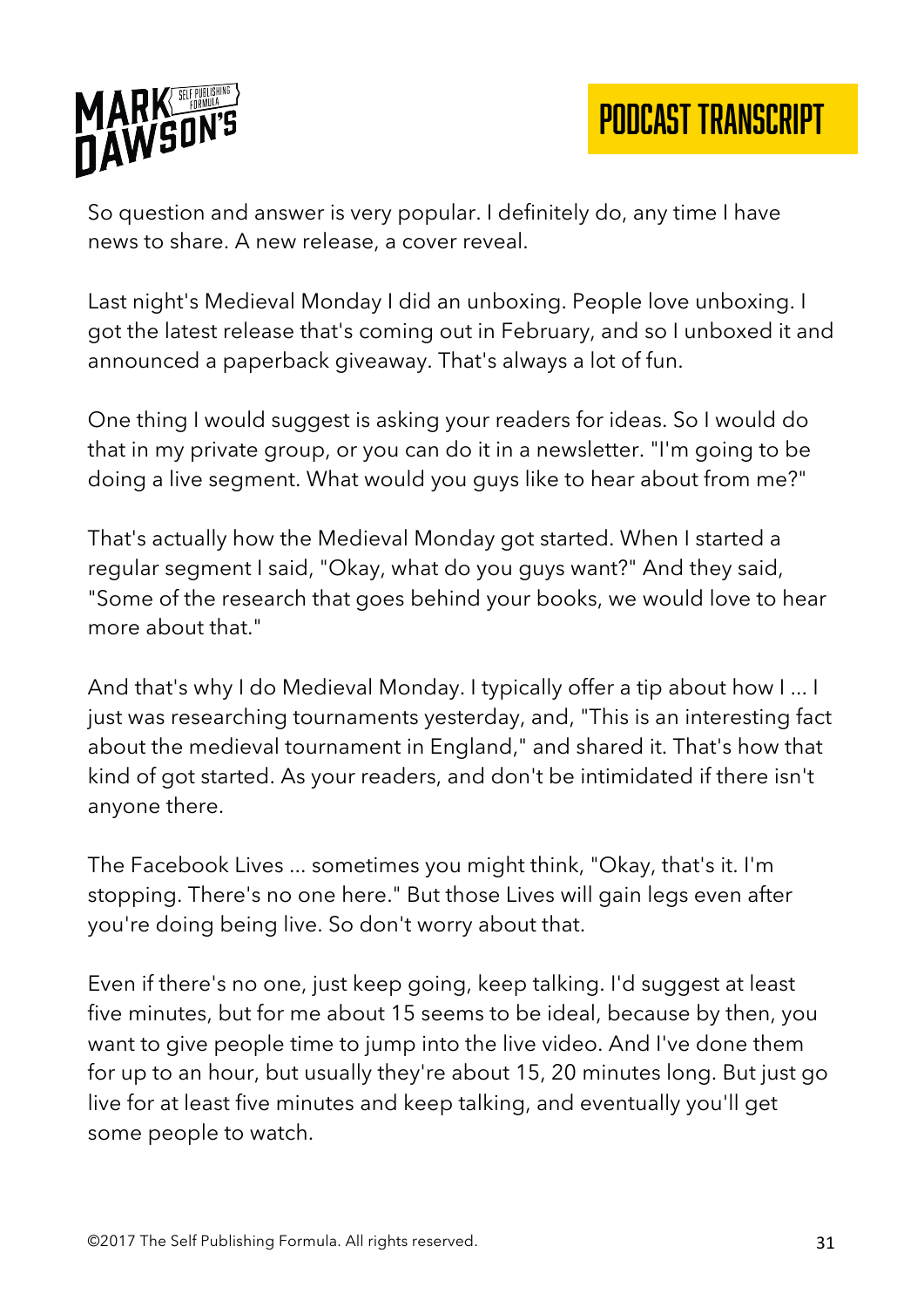

Again, question and answers, ask your readers for ideas, think of regular segments that kind of go along with what your book is about.

One of my favorite Lives, and of course the interviews are a lot of fun too, but one of my favorite Lives we do a segment now called, "Under the Kilt," because it's a Scottish romance.

James Blatch: There's nothing under the kilt.

Cecelia Mecca: Well, I know, but that's okay, we go with it anyway. We just kind of take a look under, and we do different segments. It could be let's take a look under the kilt on what Scottish romance authors are ... these Scottish romance authors are planning to write, and it's just kind of what's in our queue, or different things.

So just think of what kind of theme. You can even work with other people to do Lives on. And so just some basic tips.

But you can google, "Facebook Live ideas for authors" and find an absolutely plethora of ideas and that shouldn't be too much of a struggle.

I know it will seem like it at first, but show your writing space, and then eventually, when you're brave enough, get on camera. Google some ideas and you'll find so many different things. And it'll just kind of flood to you as you look at your other authors.

Once you do Live, you start to notice other authors going live. And so I get a lot of ideas about what topics to go live about just kind of taking a look at what's out there already.

#### **James Blatch: Do you make notes, Cecilia, before you go live?**

Cecelia Mecca: Sometimes. It depends. So if it's a just kind of off the cuff ... Last night I didn't at all, because I knew it was the unboxing. At this point, I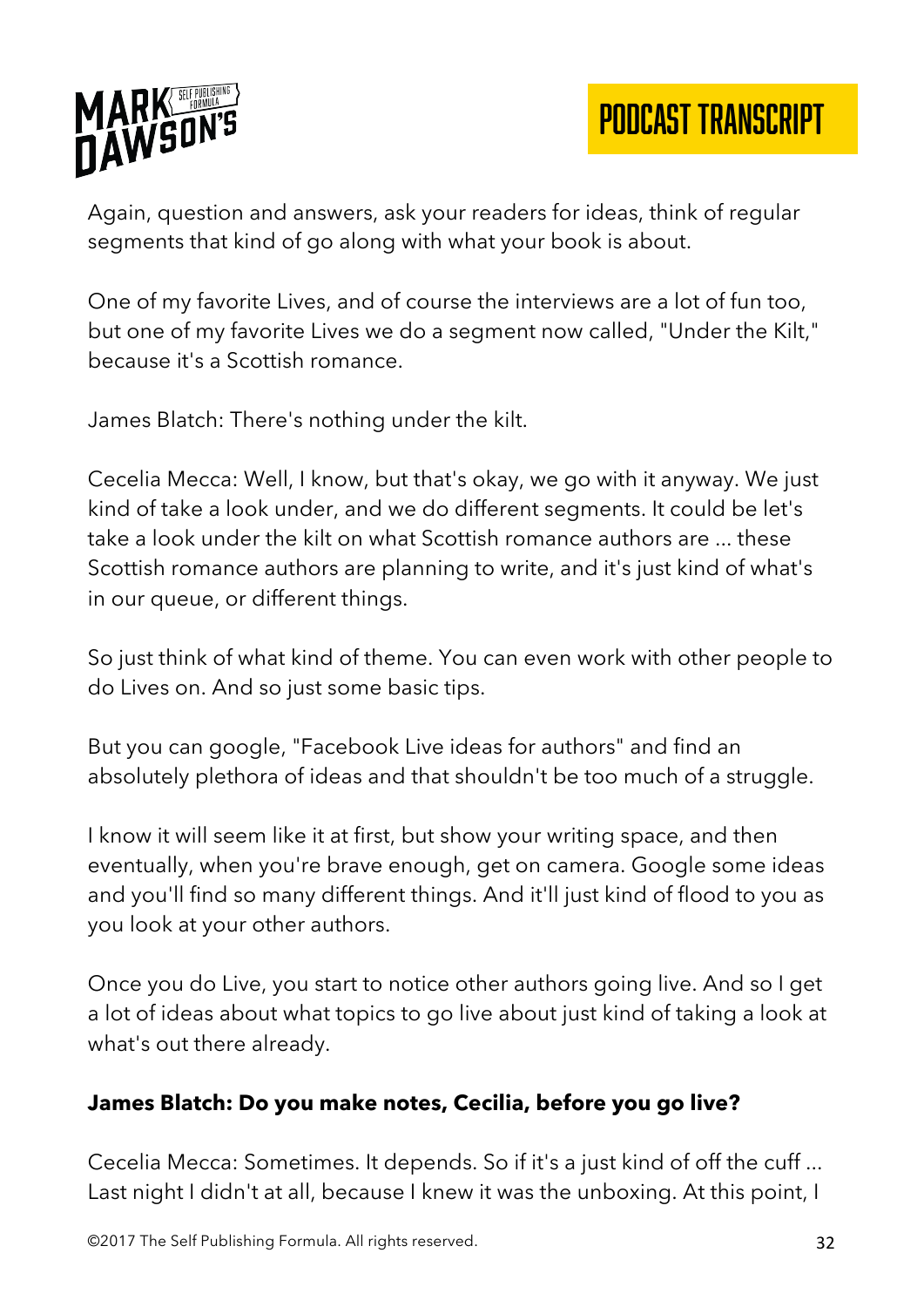



always make sure I introduce myself, introduce my topic, always about five minutes in, I've reintroduced myself, and that's something that you want to do, because people will jump in and out.

So you just kind of, real quick, "I'm Cecilia Mecca, historical romance author, and today we're unboxing the video." I knew that would take up some time. I knew we were gonna be talking about the new release. But other times I do.

And actually, BeLive has an agenda tab where you can write out notes. And I always do that with interviewees. I'll just make sure that the four or five main points I wanna hit are jotted down.

So it just really depends. And then in the reader group, never. It's really just, "Hey guys! I have just released the three books on audio, and who wants codes for that? Because I have some review codes." And that's it. And those tend to be my best ones, actually.

James Blatch: You mentioned earlier that you give people a chance to join, or you're aware that people jump into a Live.

## **Does that influence the way you sort of have an agenda within the Live? Maybe the beginning five minutes doesn't have the main meat in it, or whatever.**

Cecelia Mecca: That's actually a good point, because ... I guess this is something that just comes from teaching and doing workshops. And I don't know.

What I always wonder about James, if this is how you do your interviews. Most often the best questions and topics come from what people are asking and where the conversation is heading.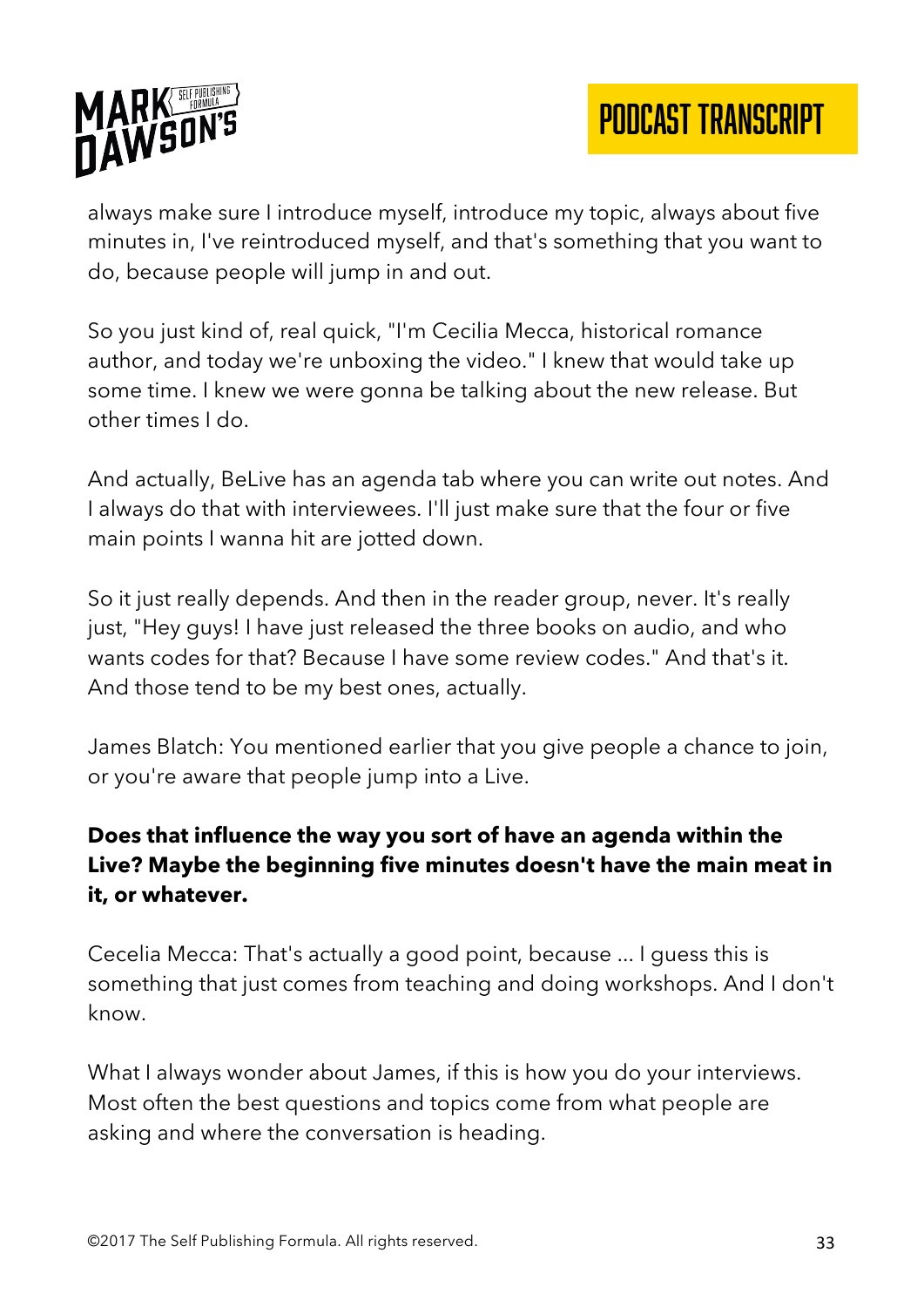

So that's why I typically only have maybe one or two points that I wanna hit, and then really ... Especially once you're doing it and you have people there.

In the beginning, I was definitely more plotted out. I was a little bit nervous about, "What if I say everything in the first minute and have nothing to talk about?"

But once you have listeners and viewers, really the topics guide themselves from what they're asking and that kind of thing.

James Blatch: Absolutely. I would say that occasionally people ask me for interview tips and my only tip I ever give on interviews is the same one, which is: listen to the answers.

It sounds like a really silly thing to say, but when you first start out interviewing, you will not listen to the answers. You'll be thinking about your next question, you'll be nervous about what's going on, and you will hear people in the early stages of their careers ask a question that's literally just been asked.

So you'll hear maybe a very patient interviewee saying, "Well, as I was saying, the reason I went to London was ... " But yeah. Listen to the answers.

And the great thing about that is it then becomes a conversation. And then things start occurring to you. And the key thing in my mind is always, "what is the person listening thinking?" So if you say something, I think you've done it a couple of times in this interview, that didn't have a complete explanation behind it. So that's your job as an interviewer to say, "Actually, just what is that?" And if you think someone's thinking that, ask it.

Cecelia Mecca: That's a great tip. And it's harder than it looks, I will say that.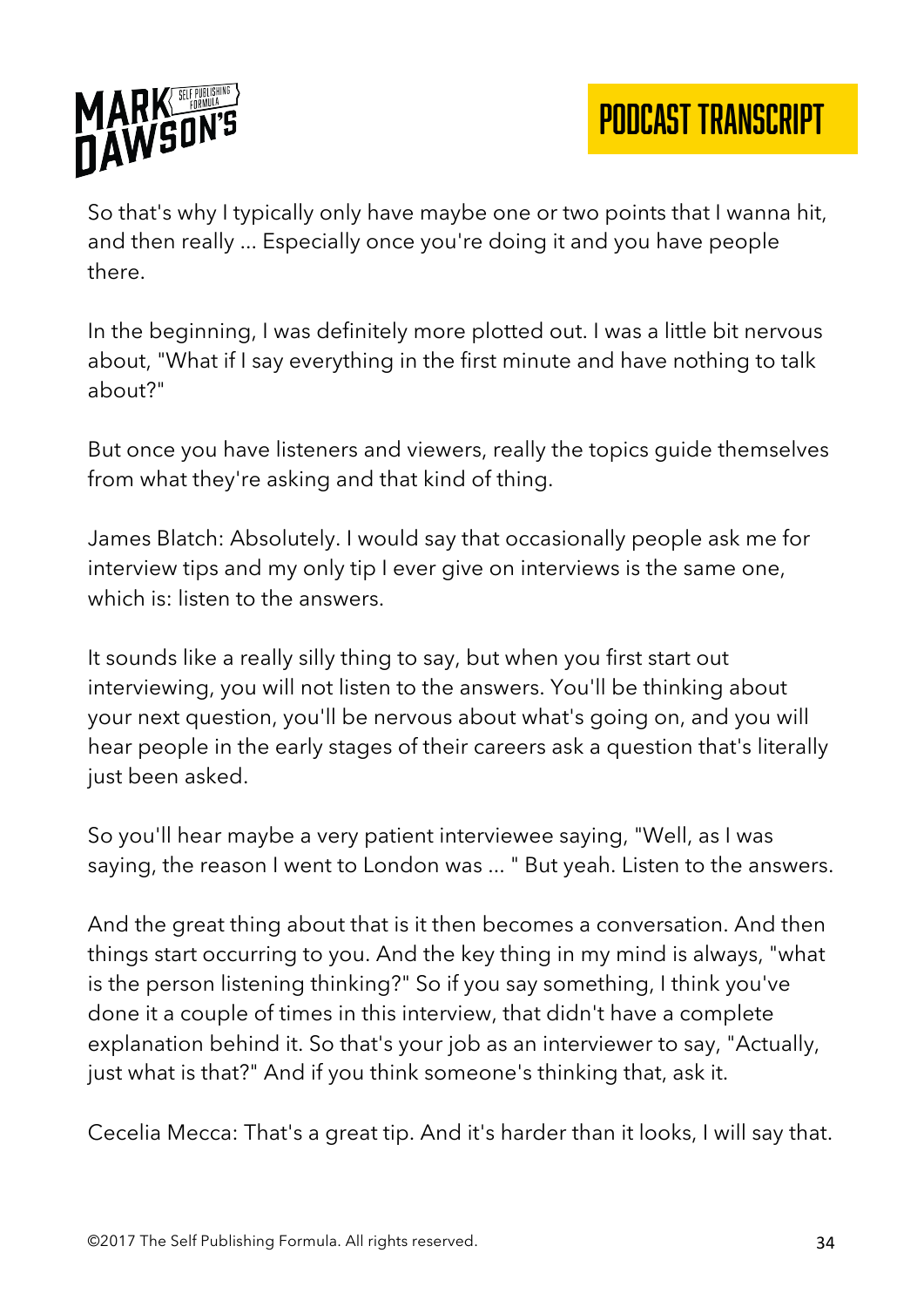

Interviewing other authors, I thought that would be as easy as just going live. Not easy, I mean, as you get used to it, it's not a big deal. You turn the camera on and you go live.

But then the interviewing, although it expanded both my audience and ... And it helped the interviewees, too, because I'll coordinate those as best I can around their releases and things like that.

I try to not make it completely promotional. I say, "Listen, we're going to go ahead and promote your book, obviously, we'll add the link in, but we're not here to just promote. We're here to talk."

And that's kind of my only rule when we're interviewing. But it's a lot harder than I thought, because they sometimes want to go in one direction. And I know I can kind of read the audience and know I might be losing people, so try to bring them back. So that interviewing is a whole separate skill set, and I definitely appreciate what you do having done it just a few times.

James Blatch: It definitely does get easier. Definitely does get easier. I barely make notes now, because I know the conversation's going to work. And I can trust myself to listen to the answers, hopefully. In this day. By this stage.

We talked a little bit about the technical side and a little bit about what to say and preparation.

I asked you at the beginning what difference it's made to you, and you said it basically it is your organic Facebook marketing technique.

#### **Do you feel this is making an impact to sales?**

Cecelia Mecca: I do. For instance, I looked, because I had a feeling you were going to ask that question. So not particularly sales, because right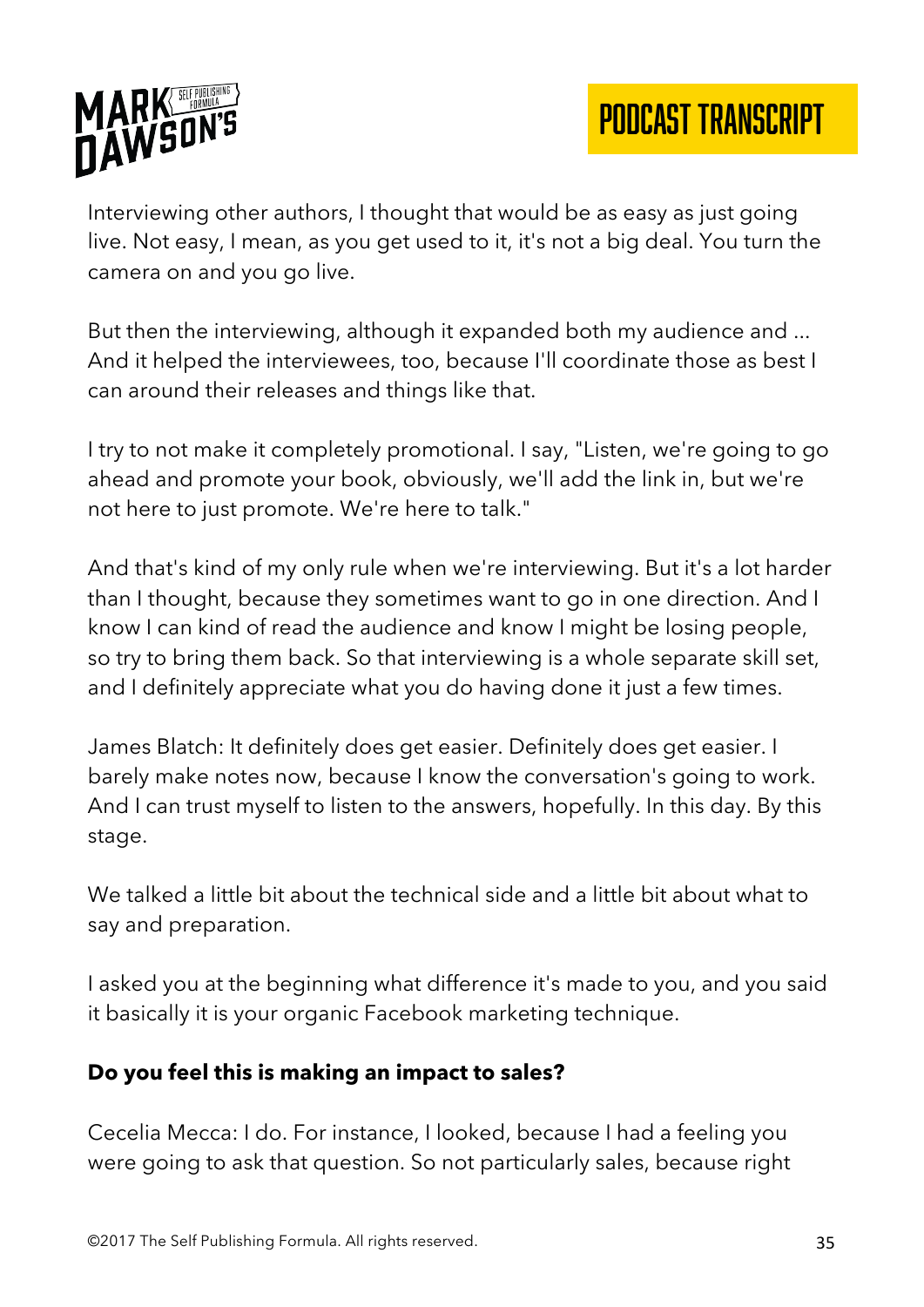

now I'm promoting a new release, and I don't pre-order. So I can't actually have a pre-order link out.

Instead I have a landing page that captures new subscribers for the book that's coming out. So, "Sign up for a new release notice." And I'm not talking about that, necessarily, but I will mention it very quickly and say, "Hey, I'm gonna pop in that link."

Yesterday I did a Medieval Monday, my goal was to show a paperback, to announce a giveaway. But then I mentioned, "If you would like a new release notice, I'm gonna pop that link in at the very end along with a giveaway link."

And since yesterday, I've had 111 sign ups on that new release notice. I'm sure some of them overlap and I didn't get a chance to look with my newsletter subscribers, but I'm sure some of those are new. And hopefully, eventually, if I can get them the new release and guide them back onto my regular newsletter list ...

Lead generation I'd say right now is what I'm working on. And you should have a goal. I mention that in the course as well. Reach is great and it's nice to increase that in a time where other people are seeing decreased reach on their Facebook.

But your time is valuable, so having a goal, whether it is to gain new subscribers for your newsletter, or to drive sales, knowing what the purpose is of your Live is probably where it starts, even before you hit, "live."

And then from there, you can kind of gauge. I just use Google link shortener to track clicks, and that's about as savvy as I get. Unless I'm integrating many bots, which a whole different ... the messenger system. A whole different ball game.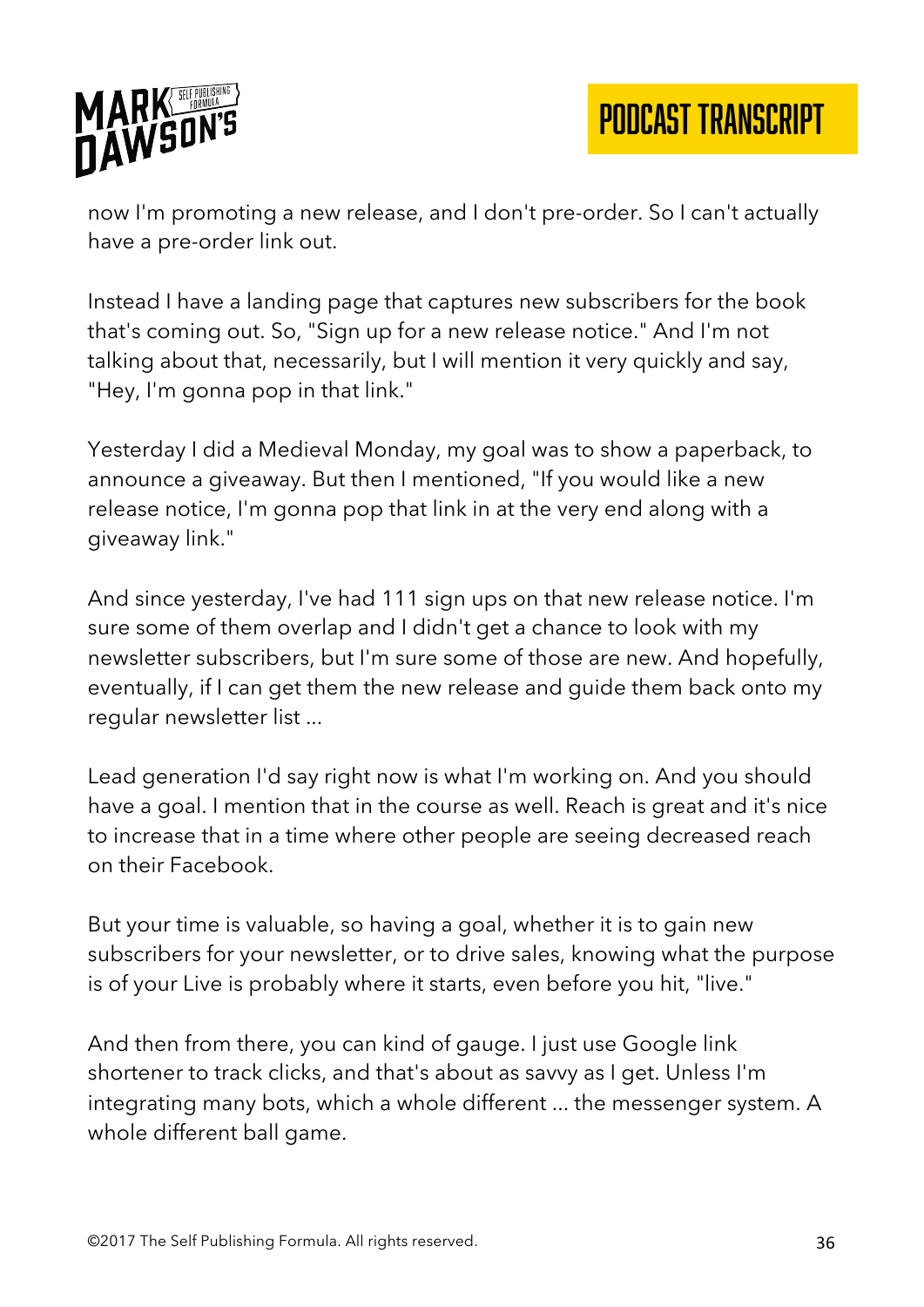

Then you know if you're successful or not. You can take a look at: How did the video do? But then did I get those link clicks? Did I get those new subscribers? Did the sales move at all? Then you can decide whether that video was successful.

James Blatch: Great. And as we always say, at it's most brutal, this is a numbers game.

## **The more people you get onto your list to become in contact with you, ultimately, everything's a small percentage of a small percentage, but ultimately, that increases the number of the books you sell.**

Cecelia Mecca: Absolutely. And like I said, there's a different goal then in your reader group.

In my reader group, I'm never selling. My reader group my goal is to get a pulse on what they're saying, what they're talking about, what they like, what they don't like, build super fans. So it's a completely different goal.

But I still have a goal there. I'm not going live just because ... I should be writing, really. Pretty much any time that you're doing anything other than writing, you probably should be writing. So it has to be really very deliberate.

What is my purpose here? And that can be different, depending on who you're going live with.

James Blatch: My final area I want to explore with you is the impact you think Facebook Live has made on your writing.

#### **Because this is a different type of interaction than sending out an email?**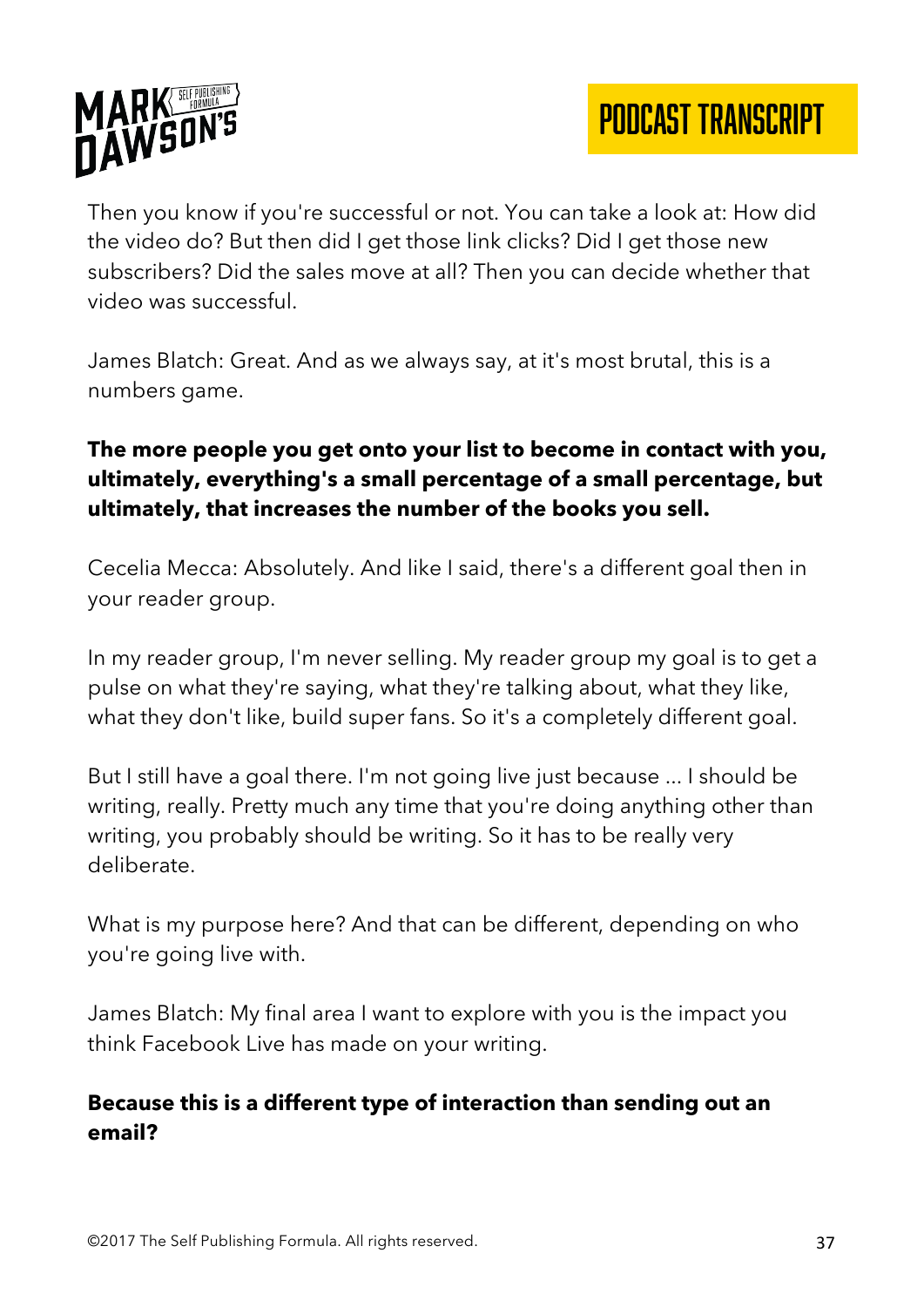



Cecelia Mecca: It's completely different. I'd say it's the most invaluable contact that I've had. It will impact my entire series.

I'm actually preparing to wrap up a series probably sometime in the fall of this year. And I was planning, to be honest with you, in going one direction. In my own head, it seemed like kind of a good thing to do.

I'll tell you I was kind of thinking fantasy romance, because I dabbled in it a bit and I thought, "Boy, this is a lot of fun!" I talked to my readers, I talked to the Border Ambassadors, and they're important, because they are my super readers, and I said, "Hey, guys! Here's what I'm thinking and I have some ideas and what do you think?"

And it fell so flat, I was shocked. I got off that live interview, I remember said to my husband, "So, guess what I'm not going to be writing?"

Not to say that maybe someday I can't dip my toes in fantasy romance, but I don't think my second year into my career is probably going to be the time for it, judging by their reactions.

They basically said, "If it's not real, we may not follow you." "Okay, great. Good to know. I will set a different course." So, yeah. It's invaluable, really.

James Blatch: I can see that, just from the way that you talk about it, how important it is to the writing process. And I think that's something we should, having just talked about the commercial benefit, talk about that benefit as well. And there's lots of authors, we keep an eye on them, who are using video well.

The only one I'm going to mention, actually, is Garrett Robinson, who we visited up in Oregon last year. He does a lot of live video, he's got a great personality, he's got a YouTube channel. And I think it, A. Keeps him sane. Because, you know, writers is a strange old profession. And B. When he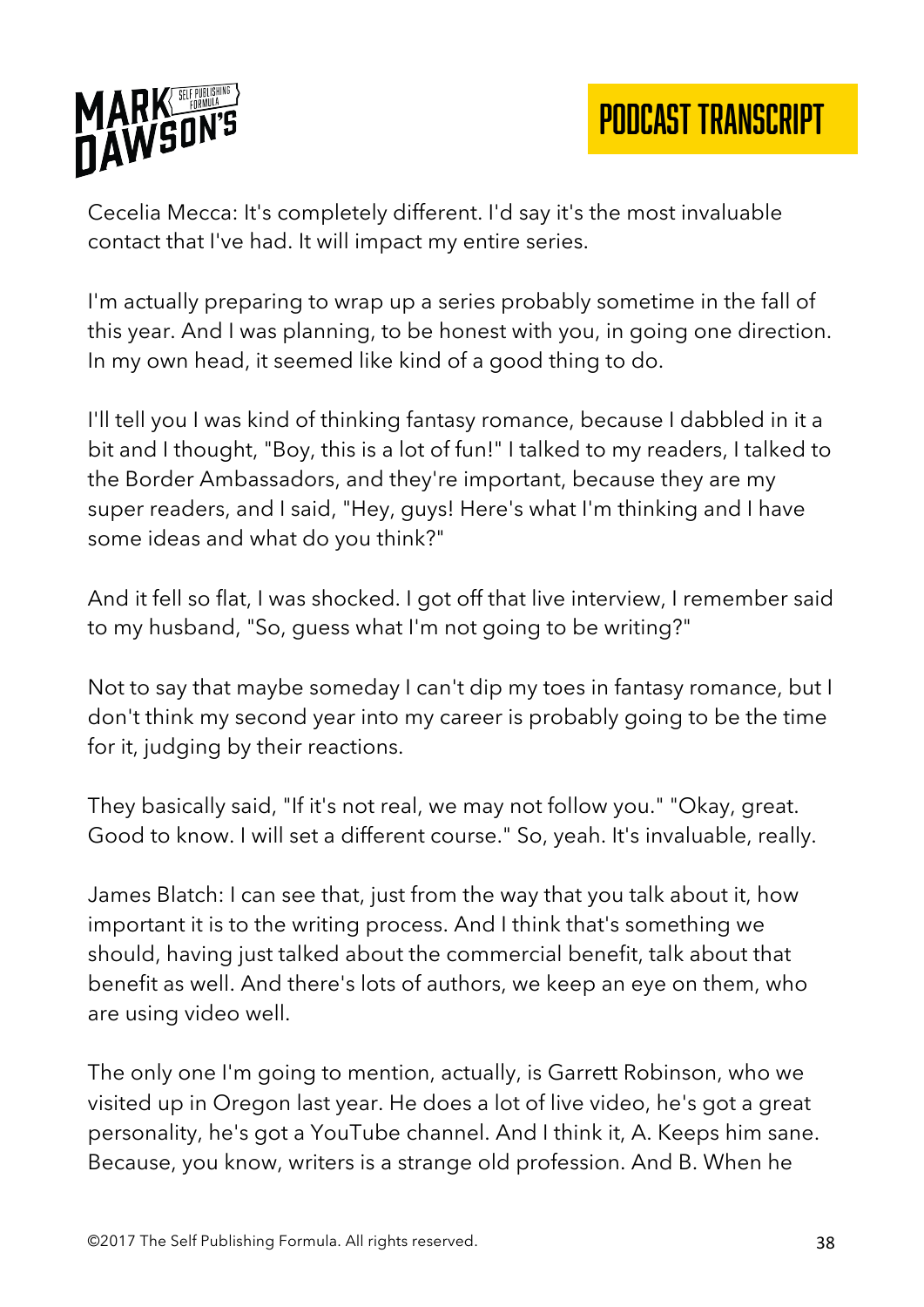

talks about it, I feel this kind of need from him to have this interaction with fans.

This is, by the way, completely new. There's no way in 1975 your average Booker Prize-winning author had anything like this kind of contact with their readers, but what an invaluable thing it is for you and Garrett and others, to understand what readers are thinking, what they like about the books, and even if it's subliminal, subliminal, next time you sit down to start writing, you're gently moving in the direction that people want.

Cecelia Mecca: Absolutely. I do. I think it's probably made the most impact in all of the marketing efforts that I've made up to this point. I can't imagine not going live now.

It was really scary the first time, and I still don't love myself on camera, although I've gotten used to it a bit, but that interaction, that question and answer is ... especially live.

I have some readers that will say, or viewers that will say that that's really just how they want to talk to me. Because I'm using their name, I'm being personal. And that's something I would definitely do, too.

Eventually, if you're doing Lives, you get comments and, especially if you have an agenda. It's a new release, let's say, and I really want to tell them about these two characters, but that just has to take a backseat to the people that are there. If they're asking questions, make sure you address those.

That gets easier, too. In the beginning, when the Lives got big enough that there were multiple comments, I really had to do it afterwards, because I wasn't savvy enough to kind of do both.

But as you get used to it, you can constantly acknowledge that. The viewers are there, acknowledge them by name, address their questions. BeLive has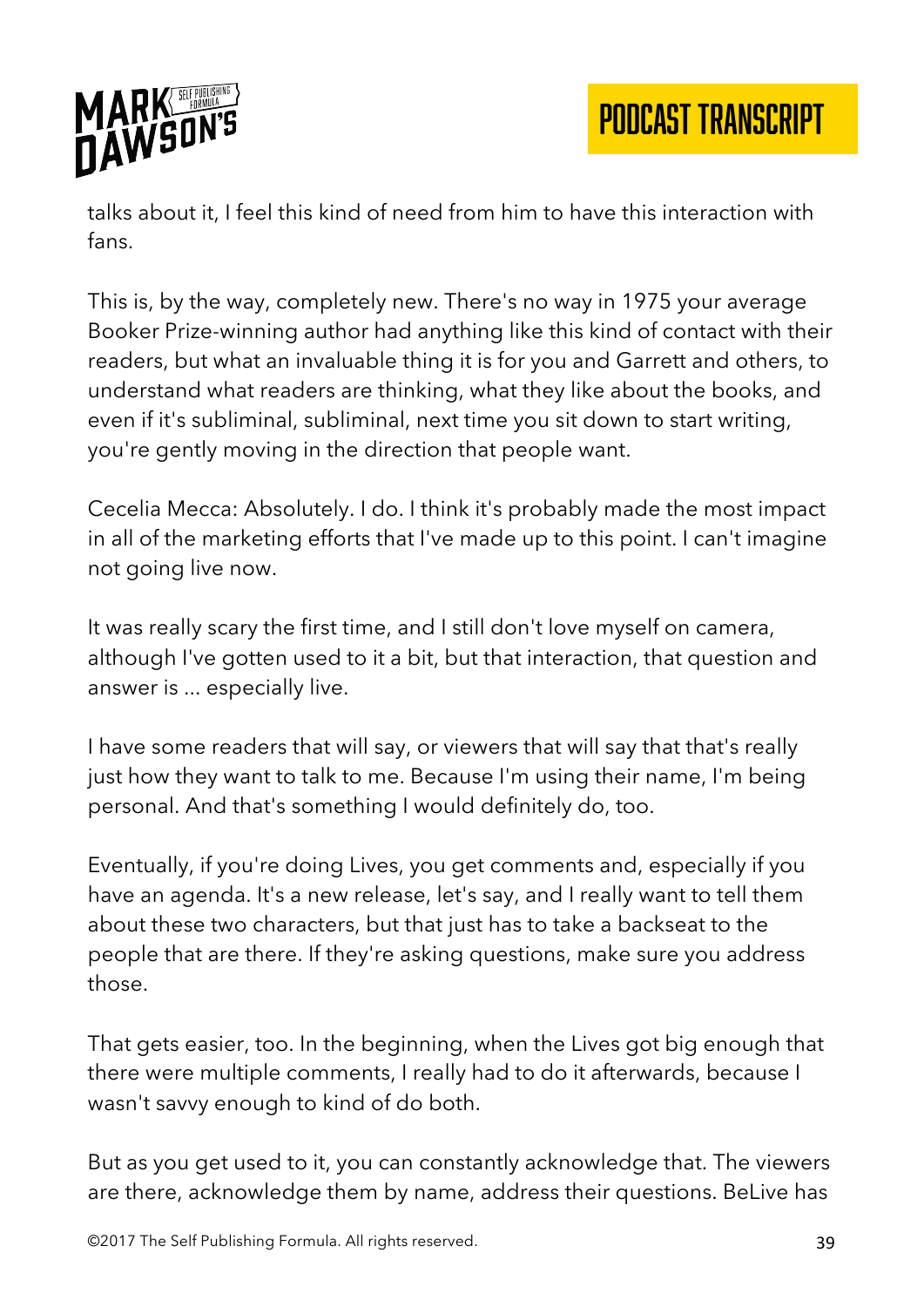

PODCAST TRANSCRIPT

a function where you can actually put their question on the screen, but again, that's for later.

And they really do like that and they want to know that you're there and that you see them and that you're hearing them. So yeah, that's a good point, so I'm glad you made that.

### **James Blatch: The PDF Cecilia, you're very kindly putting together for the SPF Podcast listers, what's going to be on that?**

Cecelia Mecca: So eventually, as I started interviewing people, I realized I could make the process a bit simpler by sending out a one sheet. I tried to make it simple.

Going back to my education days, the less you can say the better, so people will remember. But there were certain things such as, they were confusing the links.

There's one link that they needed to get into the interview, and then another link that they could promote to their own leaders that would turn into the live video eventually. So I include two interviews.

It's a one sheet. It has both of those links and very clearly delineated what they do. And then just some tips: wearing headphones if they have them, how to get on if they don't have some ... Some authors didn't have video or audio on their desktop. I said, "That's fine, you can use an iPhone, but have somewhere to put it, maybe have a tripod. Or if you have nothing, lean it up against something."

So the PDF is what I send to anyone that I am interviewing that kind of gives them some notes.

One of the most important things in the Live, and it mentions that in kind of bold in the PDF, is engagement.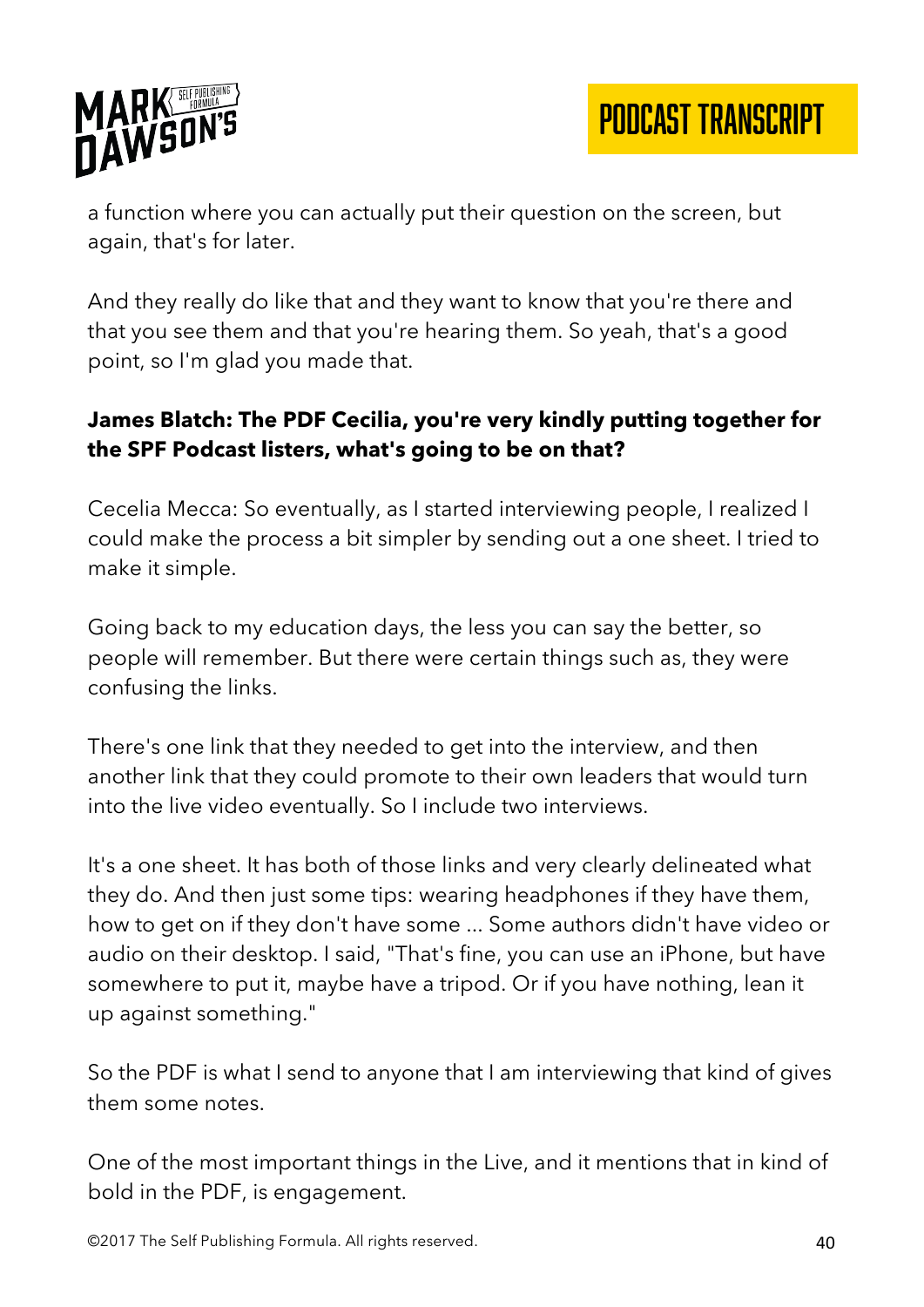

For the longest time, I had a sticky note on my laptop that said, "Ask questions." If you're talking to the viewers, it's not an interaction. So I have to, even now, remind myself: stop, ask questions.

Because the more they answer, the more hearts, the more likes, the more comments, that actually spreads the video and gets it seen. And so if I can communicate that to the interviewee, as well, and we both do that, there's a better chance that the live video will get seen and will have greater reach.

So it's just a one sheet that I send to anybody that I interview, with some tips that I've gained along the way.

James Blatch: We appreciate that, Cecilia. So just that URL again, to get that PDF is: selfpublishingformula.com/fblive. Facebook Live.

I guess, particularly as we circle back to the beginning, the more under confident author who doesn't know where to start, the PDFs gonna be a useful starting point for them and these tips.

## **But what message would you give to them? Shyness is a thing and lack of confidence is a thing when it comes to embarking on live video.**

Cecelia Mecca: Embrace it. It's normal. I mean, I've gone live every Monday and at least one other day of the week for months now, and every time I'm about to hit, "live," I get a little butterfly. And I think that that's normal.

It happens with everyone, so just embrace it. We all know that putting ourselves out there and doing something that we don't usually do is where all the really good stuff happens, right?

They say that. I do believe it's true. If you're so comfortable that you don't have those little butterflies ever, that means we're not pushing ourselves.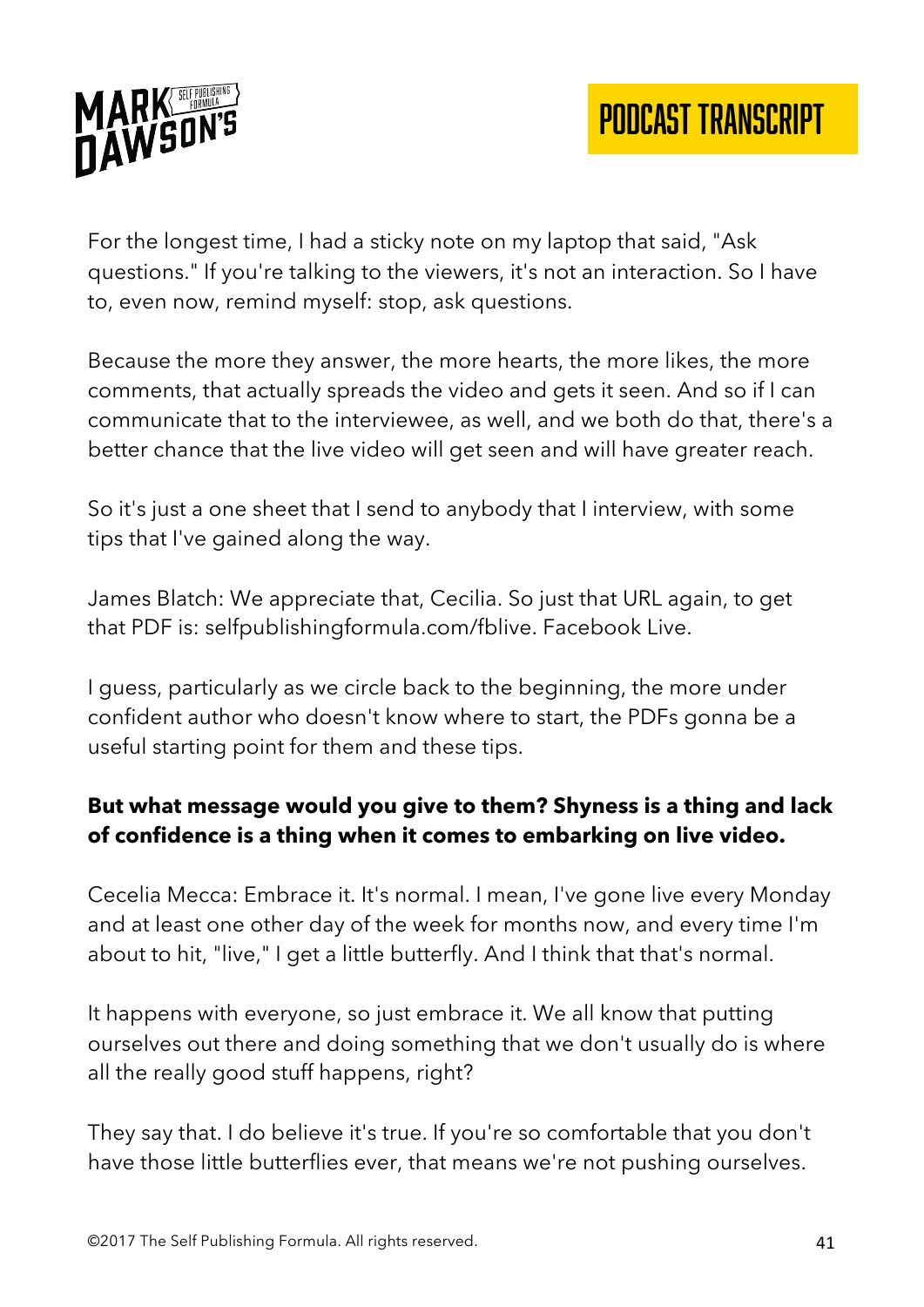

And I know that this can be really scary, because it's one of our greatest fears is talking to people.

And even though it's live and they're not sitting there in front of you, certainly you're imagining them. And maybe, with James' tip, we're only imagining one person, but it is scary. I wouldn't say scary after so many months, but it definitely gives you this, this-is-out-of-my-comfort-zone feeling.

But that's okay. It's normal and it's actually not a bad thing. So it's in some ways a good thing. So just give it a shot.

James Blatch: Cecilia, thank you so much, indeed, for joining us. I need you to get back to the course now and make sure it's finished. No dilly-dallying.

Cecelia Mecca: No dilly dilly.

James Blatch: No dilly-dallying. And thanks for the under the kilt reference, which I think is probably a first for our podcast.

Cecelia Mecca: Sorry about that. I am a romance author after all.

James Blatch: You are, and that is a mystery. Okay, it's a mystery author as well. Cecilia, thank you.

Cecelia Mecca: All right, you're welcome. Thanks for having me, James.

James Blatch: There you go. I'll tell you what's quite interesting about this for you.

First, what a fabulous interview from Cecelia. You can see what I mean about how clear she is and how authoritative she is about what she's learnt.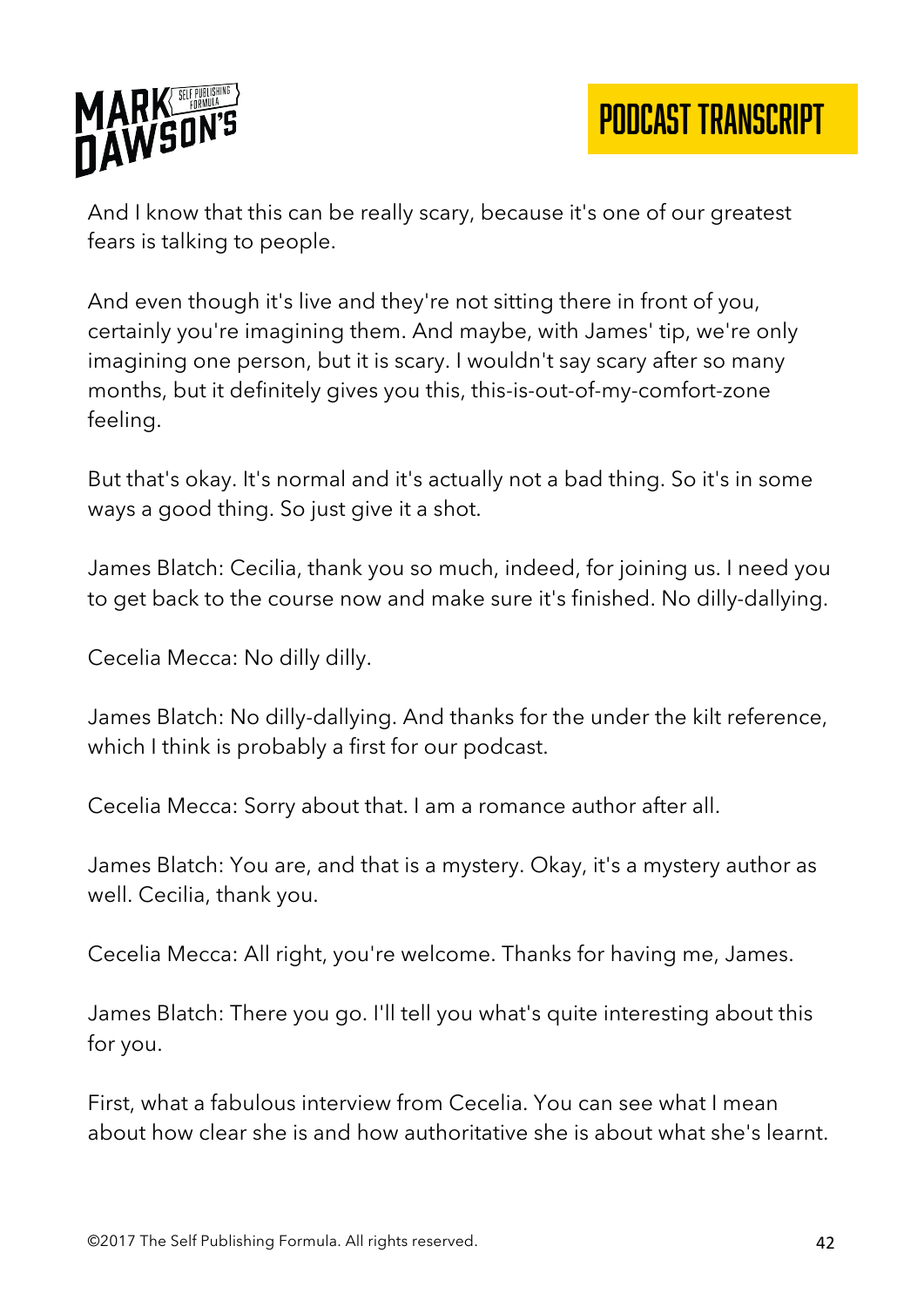

PODCAST TRANSCRIPT

We're very excited about the course that she's done for the 101 students. It's great. It's gonna be a separate course.

101's kind of quite a big thing with lots of things bundled into it. This'll be a separate course that goes along with it, you get it for free when you sign up for 101. Or if you're already in the program.

That was great.

## **I'll tell you what's interesting from your point of view, Mark, is that I think when I first met you, a bit like my fair lady, you were rough around the edges in front of the camera, weren't you?**

Mark Dawson: I was terrible. Yeah, I was awful. I hated it. It's a question of practice.

Think about it as chat. It's something that you just get used to. I didn't even used to like the sound of my own voice. I used to hate making phone calls from when I was a child. Used to hate it.

But the more you do something, the better you get. And actually, someone the other day sent out a nice comment in the Facebook group about how I had a "dope" voice. I don't know what that mean.

James Blatch: Dope?

Mark Dawson: Dope. Whether it's to do with drugs or not, I don't know. I think it was a compliment. So thank you for that.

James Blatch: Dopey voice. Yeah.

Mark Dawson: Practice makes perfect. Obviously, you've helped me out a lot along the way as well, and I quite enjoy doing it now. It's fun.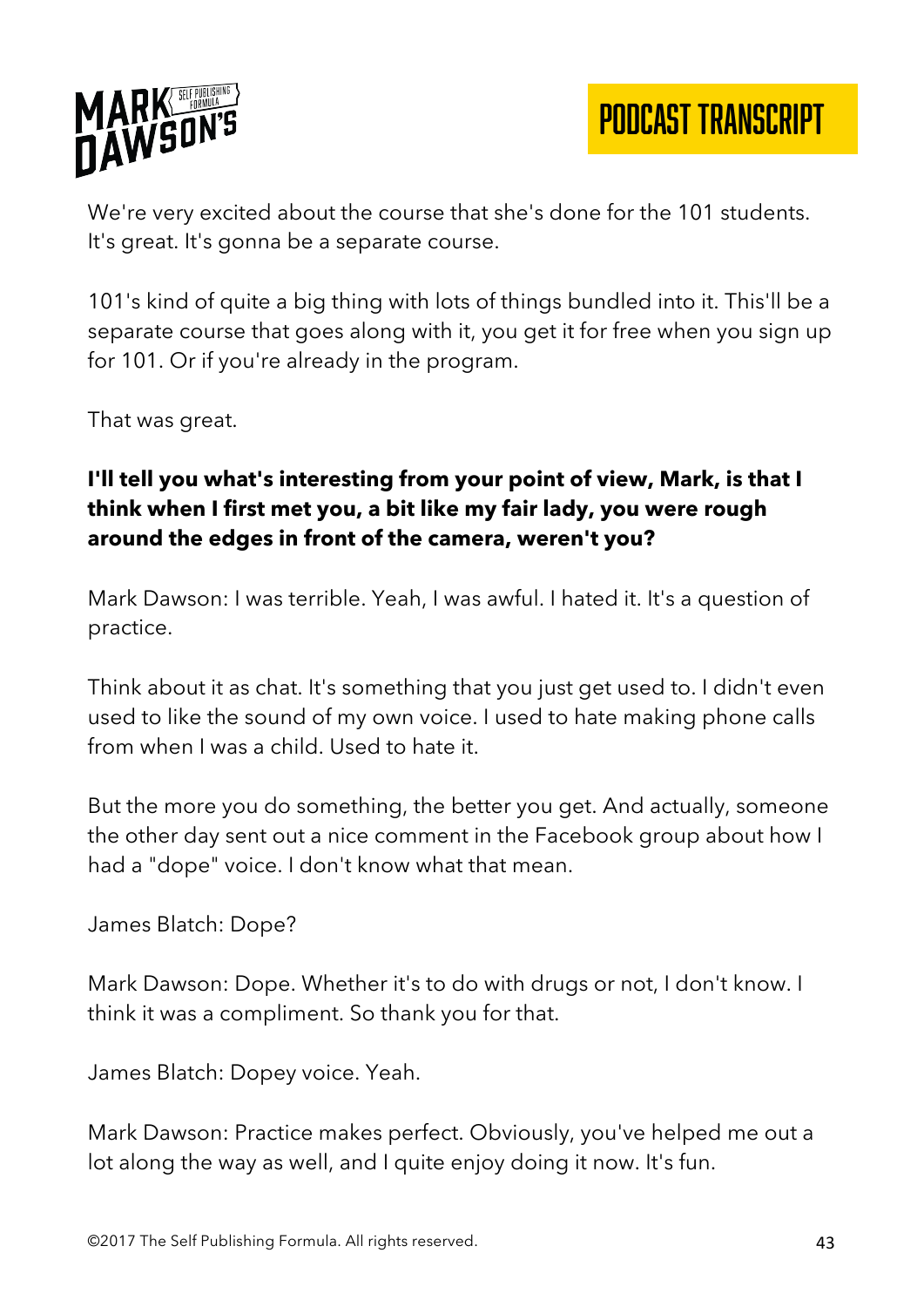

## **You reach out to your fans. What's not to like about that?**

James Blatch: I'd like to claim credit for it, but the truth is it is just about doing it. And I think it's those initial ones that put people off and stop them crossing that threshold.

And here's a secret, I'm going to give you a top professional tip to start off with, is that very first few times that you do a Facebook Live, they'll be pretty awful, okay? There's no getting around that.

That's the same for everybody. You feel self-conscious, you don't know what to say, but with a little bit of guidance and structure, the sort of thing we've heard from Cecilia, and just doing it, it'll become second nature.

And it should do, 'cause it's 2018 now, and talking to each other via video channels and so on is very much the way that we communicate. Kids will do this much more naturally than you will, probably.

But from my point of view as we always say, from business savvy point of view, don't want to leave money on the table. Another way of engaging readers, of turning them into more than just a casual acquaintance in terms of a reader, but of a fan of yours and somebody feels like they know you and they're invested in you personally.

They're going to be ready for that next book when it comes out.

Mark Dawson: It's something that is incredibly important. Video is big these days. Facebook loves video, so all the changes to the algorithm, posts being downgraded for organic reach ... I suspect different rules apply for video.

Video is still something that Facebook is pushing to corral for itself. Obviously YouTube is a big competitor there. And Facebook Live gets a lot of reach.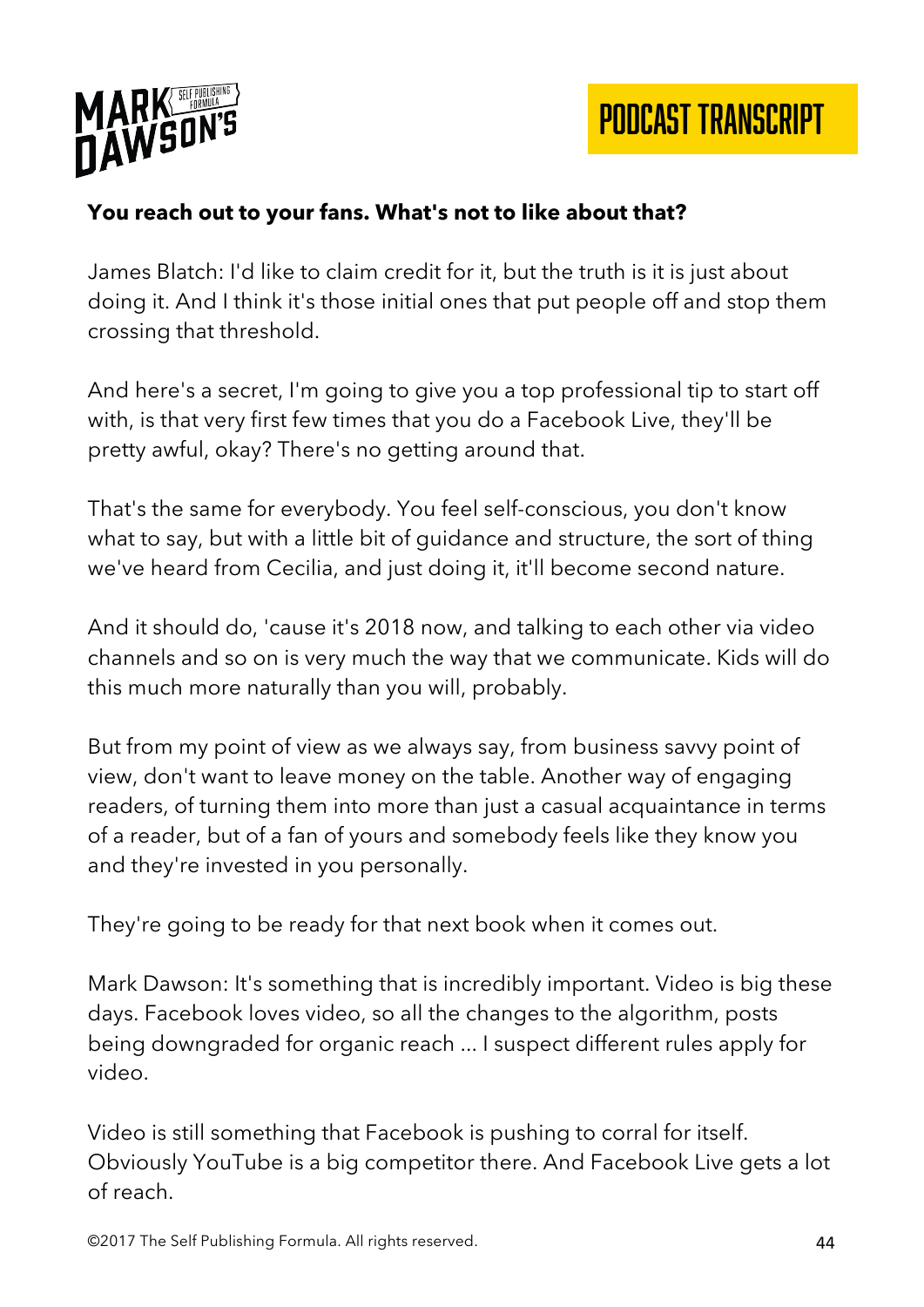

You'll find that you get loads and loads of views. Those can be shared, and before you know it, if you you follow the lessons that Cecilia lays out, then before you know it, you could have regular forum where you meet your fans and you're gathering new fans all the time.

And it's free. I don't really know what's not to like about that.

James Blatch: Absolutely. I hope you've enjoyed that episode, and just a reminder of that where you can go to download that PDF from Cecilia, that is selfpublishingformula.com/fblive. And the Pinterest book is the same URL, except /pinterest at the end.

Good, well, you and I better go and do some work if we're going to get this 101 course up and ready. We've got some revisions to do.

We've got a guest coming in, haven't we? A very specialist guy from the community who's goingn to talk about keywords and categories, a very important area. So it's not something you're not good at, Mark. But it's good every now and again to get a real specialist in.

Mark Dawson: No. I'm good at everything. No. Not really.

James Blatch: You've lost your powers now, 'cause your beard's gone.

Mark Dawson: That's very true. Yeah, and he is, we won't name him, but he is very good at this. So yeah, it'll be great to get him in.

James Blatch: Thank you very much indeed for listening. Hope you had a good week writing, you can have a great week selling next week.

And let's start to see some of those Facebook Lives. It'd be great if you could cross-post a few of those into the Facebook group, so we can see